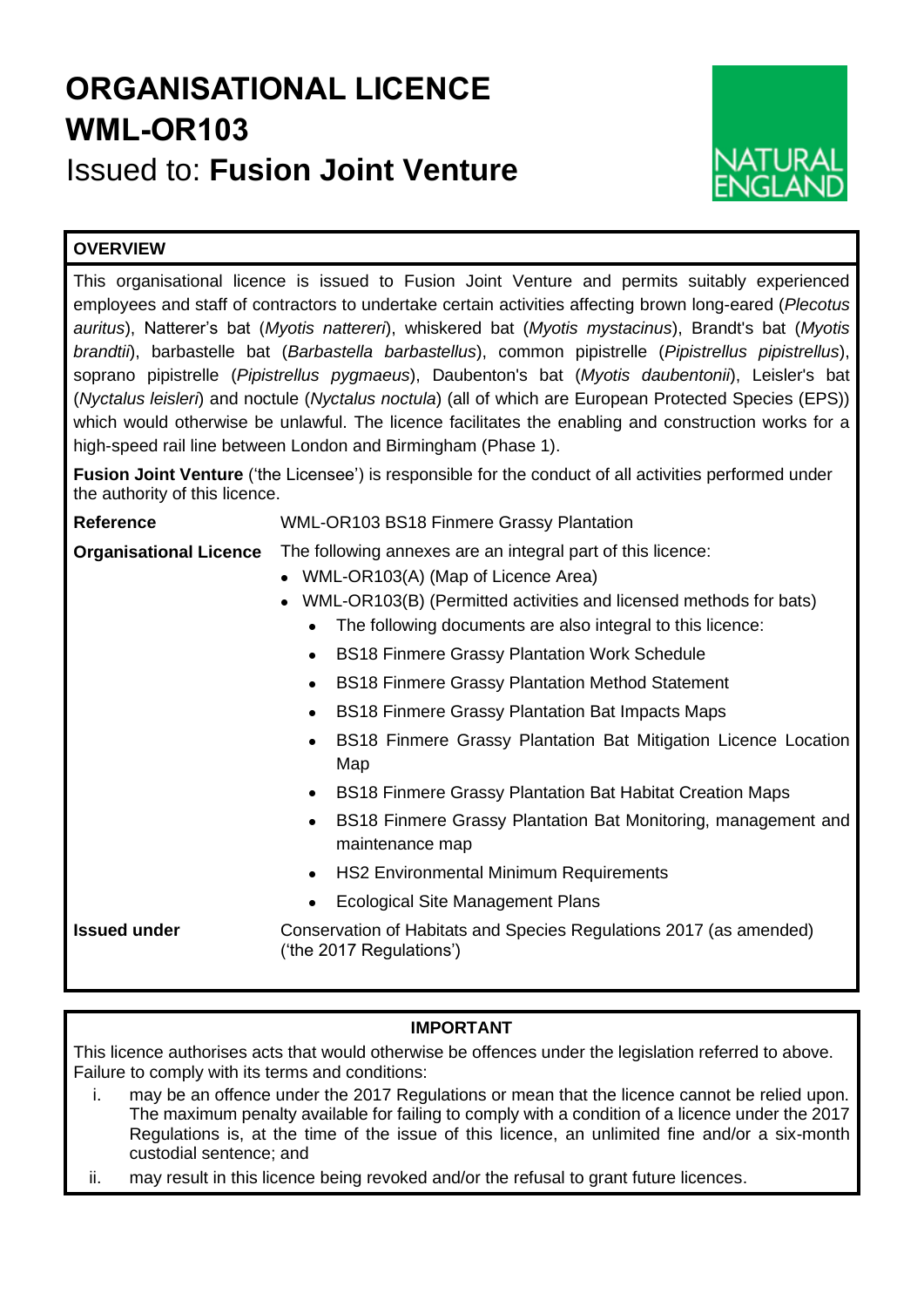If the activity that you wish to undertake is not covered by this licence, or if you are unable to comply with any of the terms and conditions which apply to the use of this licence, then you will need to apply to Natural England for a separate licence.

This licence is not a consent or assent for the purposes of Part II of the Wildlife and Countryside Act 1981 (as amended) ("the 1981 Act") in respect to Sites of Special Scientific Interest. It is your responsibility to get consent if required (see Information & Advice note c).

Under the Conservation of Habitats and Species Regulations 2017 Natural England has granted this licence to affect brown long-eared (*Plecotus auritus*), Natterer's bat (*Myotis nattereri*), whiskered bat (*Myotis mystacinus*), Brandt's bat (*Myotis brandtii*), barbastelle bat (*Barbastella barbastellus*), common pipistrelle (*Pipistrellus pipistrellus*), soprano pipistrelle (*Pipistrellus pygmaeus*), Daubenton's bat (*Myotis daubentonii*), Leisler's bat (*Nyctalus leisleri*) and noctule (*Nyctalus noctula*)*,* for the purpose of:

**Imperative reasons of overriding public interest including those of a social or economic nature and beneficial consequences of primary importance for the environment, under regulation 55(2)(e) of the 2017 Regulations, being satisfied that as regards the purpose specified in this licence that there is no satisfactory alternative and that the actions authorised will not be detrimental to the maintenance of the populations of the species concerned at a favourable conservation status in their natural range.**

to: **Fusion Joint Venture** (hereafter referred to as the "**Licensee**") of The Gate House, Gatehouse Way, Aylesbury, Buckinghamshire, HP19 8DB.

**To:** Carry out the activities detailed in

• Annex WML – OR103(B)

Between the dates of: 8<sup>th</sup> October 2021 and 31<sup>st</sup> December 2031

**Project Description:** Licensed activities associated with enabling and construction works for a highspeed rail line between London and Birmingham (Phase 1).

**At:** The Licensed Area shown as a blue polygon on the map in Annex WML-OR103(A).

This licence is granted subject to the Licensee, including its servants and named agents, adhering to:

- the licence terms and conditions specified below and in the Annexes to this licence: and
- the BS18 Finmere Grassy Plantation Method Statement, the BS18 Finmere Grassy Plantation Work Schedule, the BS18 Finmere Grassy Plantation Bats Impacts Map, the BS18 Finmere Grassy Plantation Bat Creation Maps, and the HS2 Environmental Minimum Requirements.

Terms and requirements that express conditionality are conditions of this licence whether so called or not.

The headings used in this licence and its Annexes are for convenience only and shall have no effect upon the interpretation of this licence or its conditions.

## **DEFINITIONS USED IN THIS LICENCE**

| Accredited Agent(s)     | A suitably trained and experienced person who has been appointed by the<br>Named Ecologist (in accordance with Condition 3) and who is able to carry<br>out work under this licence without the personal supervision of the Named<br>Ecologist.     |
|-------------------------|-----------------------------------------------------------------------------------------------------------------------------------------------------------------------------------------------------------------------------------------------------|
| <b>Appointed Person</b> | An employee of the Licensee who is nominated to act as a single point of<br>contact for Natural England with regard to this licence and is responsible for<br>overseeing use of the licence, including record keeping, reporting and<br>compliance. |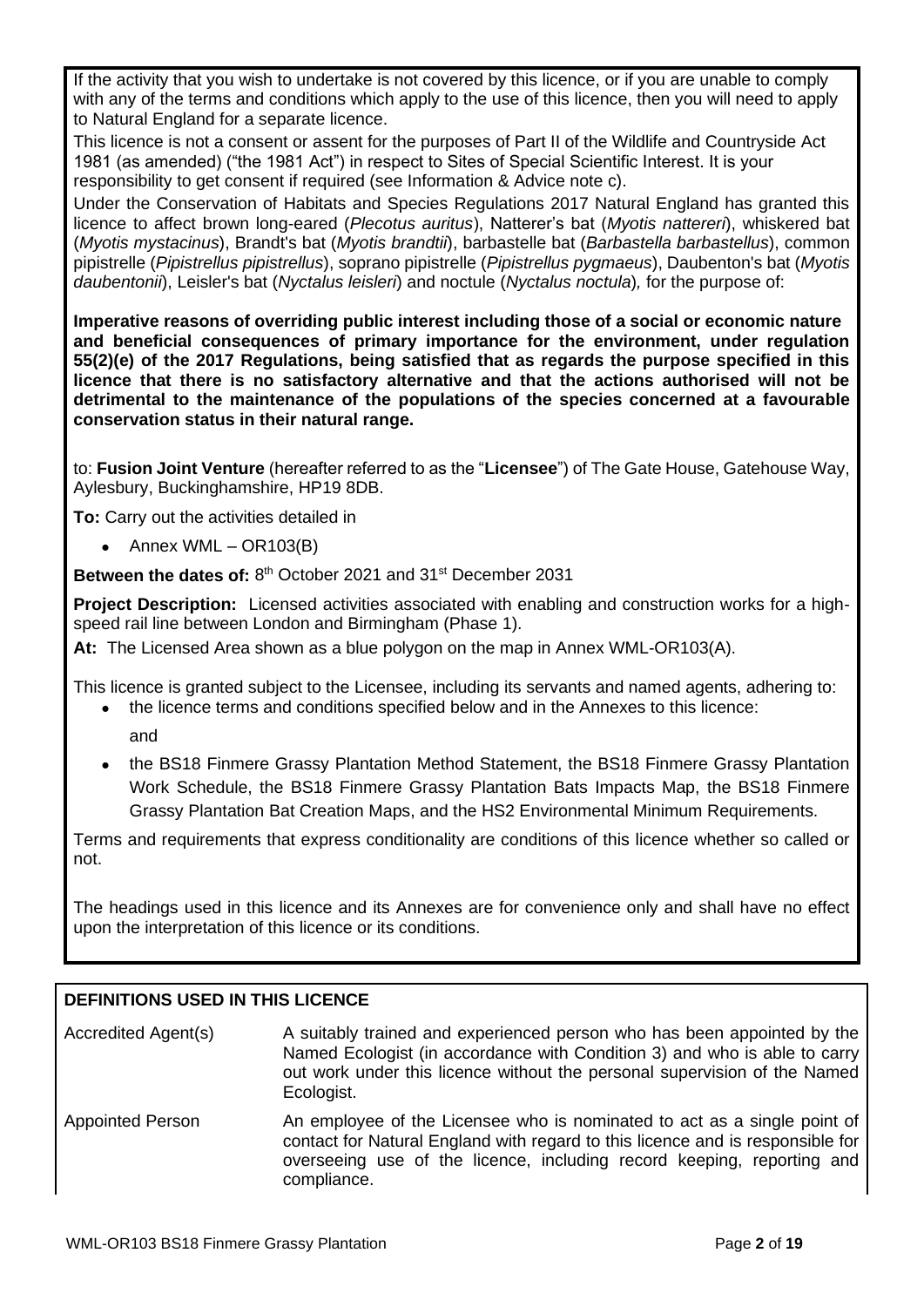| Assistant(s)                                                                                  | A person assisting a Named Ecologist or Accredited Agent who has been<br>appointed by the Named Ecologist (in accordance with Condition 3) and who<br>is only authorised to act under this licence whilst they are under the direct<br>supervision of the Named Ecologist or an Accredited Agent.                                                           |
|-----------------------------------------------------------------------------------------------|-------------------------------------------------------------------------------------------------------------------------------------------------------------------------------------------------------------------------------------------------------------------------------------------------------------------------------------------------------------|
| <b>HS2 Environmental</b><br>Minimum Requirements                                              | The environmental minimum requirements set out the government's high<br>level environmental and sustainability commitments that accompany the High<br>Speed Rail (London - West Midlands) Act 2017.                                                                                                                                                         |
| <b>Ecological Site</b><br><b>Management Plans</b><br>(ESMPs)                                  | HS2 Ltd Contractors are required to produce ESMPs for habitat creation<br>areas, designated sites and ancient woodlands, as prescribed by paragraph<br>4.8.3 of the Environmental Minimum Requirements (EMRs). These plans set<br>out the site-specific control measures for HS2 contractors working within local<br>authorities along the Phase One route. |
| <b>Licensed Area</b>                                                                          | The area covered by this licence including BS18 Finmere Grassy Plantation<br>at SP 53530 45478 shown as red dashed polygons on the map in Annex<br>WML-OR103(A).                                                                                                                                                                                            |
| Named Ecologist                                                                               | being a professional<br>ecological consultant who has satisfied Natural England that she has the<br>relevant skills, knowledge and experience of the species concerned (or such<br>other person as approved in writing by Natural England) and who is<br>authorised by the Licensee to act on its behalf for the purposes of this licence.                  |
| <b>BS18 Finmere Grassy</b><br><b>Plantation Bat Impacts</b><br>Maps                           | The maps, given reference number Figure Da and Figure Db dated 23rd July<br>2021 of the Licenced Area submitted to Natural England on 17th August 2021,<br>or the latest revised version that has been submitted by the Licensee and<br>approved in writing by Natural England.                                                                             |
| <b>Bat Mitigation Licence</b><br><b>Location Map</b>                                          | The map, given reference number Figure C5b dated $7th$ July 2021, of the<br>Licenced Area submitted to Natural England on 17 <sup>th</sup> August 2021, or the latest<br>revised version that has been submitted by the Licensee and approved in<br>writing by Natural England.                                                                             |
| <b>BS18 Finmere Grassy</b><br><b>Plantation Bat Habitat</b><br><b>Creation Maps</b>           | The maps, given reference numbers Figure E3a dated 22 <sup>nd</sup> July 2021 and<br>Figure E3b dated 5 <sup>th</sup> August 2021, of the Licenced Area dated and submitted<br>to Natural England on 17th August 2021, or the latest revised version that<br>has been submitted by the Licensee and approved in writing by Natural<br>England.              |
| <b>BS18 Finmere Grassy</b><br>Plantation Bat Monitoring,<br>management and<br>maintenance map | The maps, given reference numbers Figure E4 dated 16 <sup>th</sup> August 2021, of<br>the Licenced Area submitted to Natural England on 17 <sup>th</sup> August 2021, or the<br>latest revised version that has been submitted by the Licensee and approved<br>in writing by Natural England.                                                               |
| <b>BS18 Finmere Grassy</b><br><b>Plantation Method</b><br><b>Statement</b>                    | The method statement for bats at the Licensed Area, submitted to Natural<br>England using template WML-A13.3 (01/19), on 17th August 2021, or the<br>latest revised version that has been submitted by the Licensee and approved<br>in writing by Natural England.                                                                                          |
| <b>BS18 Finmere Grassy</b><br><b>Plantation Work Schedule</b>                                 | The schedule of works at the Licensed Area dated 16 <sup>th</sup> August, submitted to<br>Natural England on 17 <sup>th</sup> August 2021 using template WML-A13a-E5a&b, or<br>the latest revised version that has been submitted by the Licensee and<br>approved in writing by Natural England.                                                            |

References to specific sections, figures or other parts of a document apply to the relevant section, figure or part in the revised and approved version unless otherwise stated.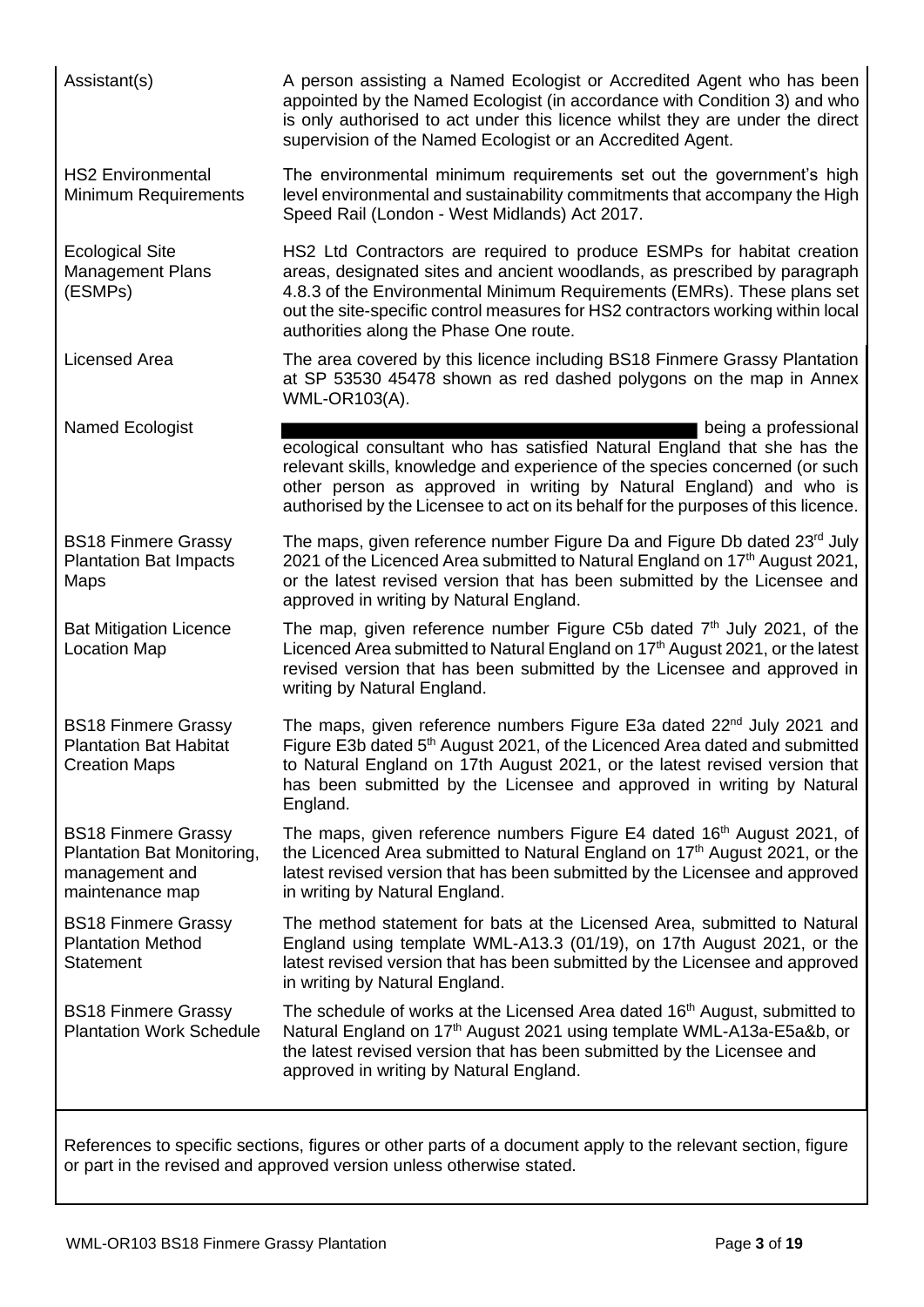## **LICENCE CONDITIONS**

## **Who may use this licence**

1. This licence includes Annex WML-OR103(A) and Annex WML-OR103(B), which contain additional terms and conditions of use.

## **People authorised to use this licence**

- 2. Licensed activities may only be carried out under this licence by:
	- a. the Named Ecologist;
	- b. Accredited Agents; and
	- c. Assistants.
- 3. An Accredited Agent or Assistant must carry a signed copy of the authorisation letter from the Named Ecologist, appointing them by name for the purpose of this licence, while carrying out licensed activities in the Licensed Area and must produce this authorisation letter to any police or Natural England officer on request.

## **Working under this licence**

- 4. The Licensee has primary responsibility for ensuring that all activities carried out in the Licensed Area comply with the terms and conditions of the licence.
- 5. Before commencing activities under this licence, the Licensee shall nominate an Appointed Person whose details will be provided to Natural England in writing to oversee use of this licence. The Licensee shall promptly update Natural England in writing of a replacement Appointed Person if that person changes.
- 6. The Named Ecologist is responsible for undertaking and/or overseeing the work undertaken in respect of the licensed species. The Named Ecologist is responsible for checking the suitability and competence of any Accredited Agents or Assistants employed in the Licensed Area to undertake the required duties.
- 7. The Licensee and all persons acting under this licence must comply with:
	- a. the terms and conditions of this licence and its Annexes WML OR103(A) and WML OR103(B); and
	- b. the BS18 Finmere Grassy Plantation Method Statement, Mitigation Licence, BS18 Finmere Grassy Plantation Location Map, the BS18 Finmere Grassy Plantation Work Schedule, the BS18 Finmere Grassy Plantation Bat Impacts Map and the BS18 Finmere Grassy Plantation Work Bat Creation Maps; and
	- c. HS2 Environmental Minimum Requirements.
- 8. If there are conflicts or inconsistencies between commitments in the documents in condition 7(b) and the terms and conditions of this licence and its annexes, the licence and annexes will prevail. Any other conflicts or inconsistencies between the documents in condition 7(b) will be interpreted on a precautionary basis to ensure the protection of bats.
- 9. While engaged in licensed activities, the Licensee shall make a copy of the licence and its Annexes available for inspection on each site in the Licensed Area where the activities are taking place and shall produce it on demand to any constable or an officer of Natural England.
- 10. All reasonable precautions must be taken to ensure that unnecessary suffering and harm to the species covered by this licence is avoided.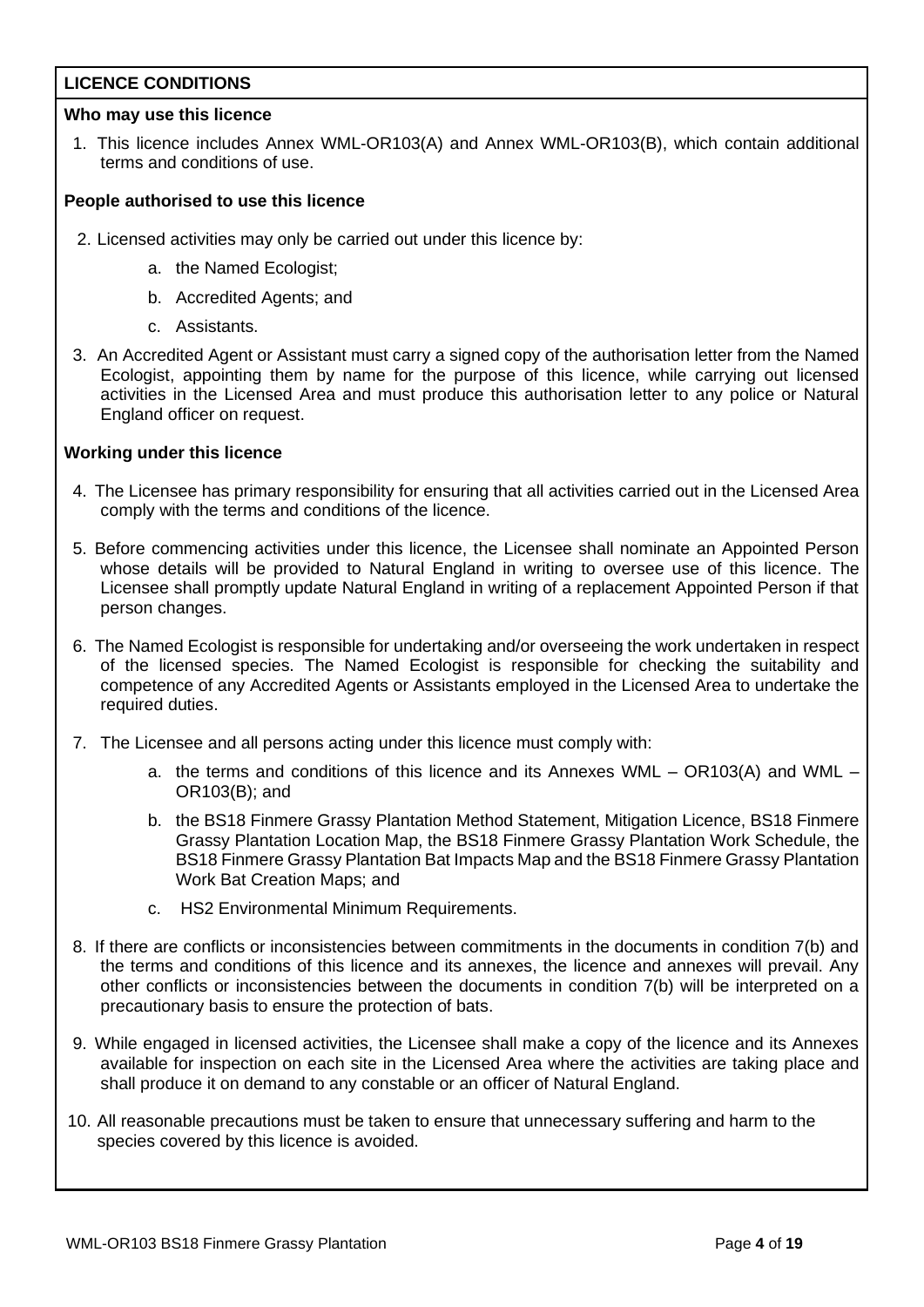## **Where the licence may be used**

11. This licence may only be used within the Licensed Area and for the activities specified in Annex WML– OR103(B).

## **Surveying and Monitoring**

- 12. Pre-work surveys must be appropriately resourced and undertaken at suitable times and in accordance with Annex WML-OR103(B).
- 13.Monitoring must be undertaken in accordance with section E4.2b of the BS18 Finmere Grassy Plantation Method Statement (see definition above). Any relevant amendments to monitoring will be agreed with Natural England through a licence modification request and the Strategy will be reviewed before the end of the licence.

## **Recording and reporting requirements**

- 14.The Licensee must maintain a record of all bat-related activities carried out under the authority of this licence necessary for reporting to Natural England, including (as a minimum):
	- a) a list of all persons authorised to act under the licence and in what capacity (i.e. Accredited Agent or Assistant);
	- b) any action undertaken under this licence;
	- c) any mitigation or compensation provision;
	- d) any surveying and monitoring conducted;
	- e) any dead or injured bat found in the Licensed Area; and
	- f) any incidents or reports of activities in breach of this licence, including details of steps taken, and any disciplinary, remedial or corrective action.

These records are to be kept until two years after the final licensed action is undertaken and are to be made available for inspection by Natural England at any reasonable time.

- 15.Survey and monitoring records for bats must be submitted to the Local Biological Record Centre and to the relevant national recording scheme (or National Biodiversity Network (NBN) Atlas if there is no appropriate scheme) every other year.
- 16.An annual report of activities conducted under this licence must be sent by the Licensee to Natural England (at the address given below) for the first reporting year of  $8<sup>th</sup>$  October 2021 – 31<sup>st</sup> December 2021 and submitted by  $14<sup>th</sup>$  January 2022, and thereafter by  $14<sup>th</sup>$  January for each subsequent reporting year of  $1<sup>st</sup>$  January –  $31<sup>st</sup>$  December, even if the licence is not used.
- 17.The long-term Mitigation, Monitoring and Management of the site will be reviewed after 8 years.

### **Future management**

18.All ESMPs applicable to the Licensed Area, or any part of it, must be updated to include the bat specific habitat management, maintenance and monitoring by or on behalf of the Licensee before the 31<sup>st</sup> April 2022, or prior to required actions and in line with the licensing requirements of the BS18 Finmere Grassy Plantation Method Statement (see definition above). The Licensee shall ensure compliance with the requirements of all ESMPs applicable to the Licensed Area, or any part of it, for the full period of the licence and will consult with Natural England in relation to any amendment or proposed amendment to any such ESMP.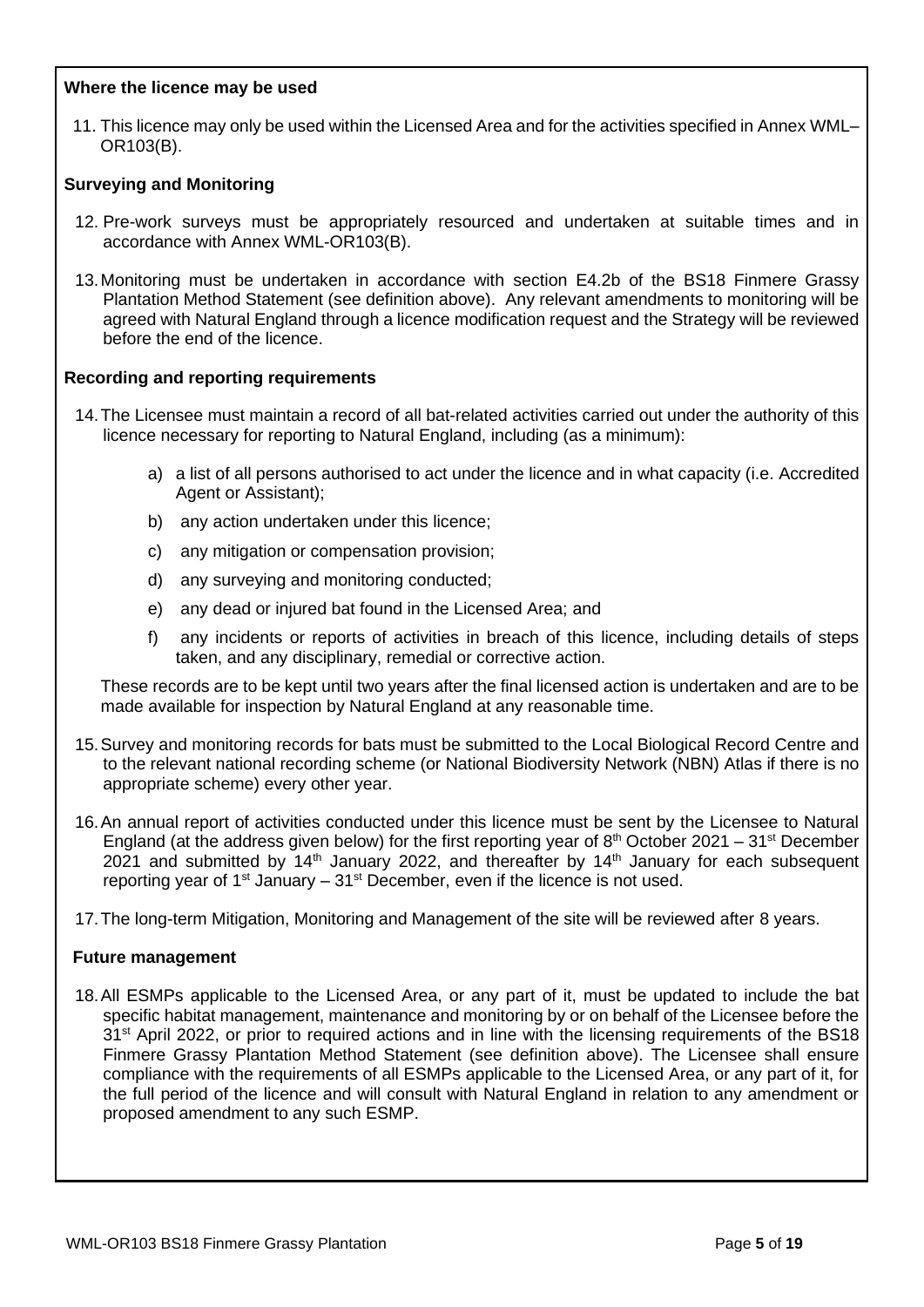### **Licence compliance**

- 19.For the purpose of ascertaining whether the conditions of this licence are being, or have been, complied with, the Licensee, the Named Ecologist and each Accredited Agent, Appointed Person and Assistant shall permit an officer of Natural England reasonable access to land where operations are being undertaken under this licence. Officers of Natural England shall also be permitted to be present during any operations carried out under the authority of this licence. Any such officer of Natural England may be required to produce his/her identification on demand and will be permitted to be accompanied by such persons as he/she considers necessary for the purpose of the visit. The Named Ecologist and each Accredited Agent, Appointed Person and Assistant shall give all reasonable assistance to an officerof Natural England and any persons accompanying him/her.
- 20.Failure to comply with the terms and conditions of this licence (including the recording and reporting requirements) will, by default, render this licence null and void and it may not be relied upon until such time that Natural England confirms in writing that its use may resume.
- 21.Natural England must be informed of all breaches to this licence within 48 hours of the Licensee becoming aware of a breach occurring. Unless advised otherwise by Natural England, the Licensee must take the necessary steps to address any breaches or poor practice identified as soon as practicable.
- 22.Persons acting under this licence must abide by the following disease risk management precautions to minimise the risk of accidentally transmitting the virus that causes COVID-19 from people to captive or wild mammals:
	- a. Anyone showing symptoms of COVID-19, or living with someone showing symptoms of COVID-19, or who has been in contact with someone with COVID-19, must not undertake any licensed activities.
	- b. Limit close proximity, including handling of mammals, to where this is necessary to carry out the licensed activity.
	- c. Disposable gloves and a face covering must be worn when handling, and if you are in close proximity to, any mammal.
	- d. Good hygiene practices must be followed including hand washing with soap and/or hand sanitising (with 70% alcohol-based sanitiser), before and after close proximity to or handling mammals, their food and/or associated supplies.
	- e. All equipment used for handling and transporting, or coming into contact with mammals, must be cleaned and disinfected before and after use. Any non-disposable gloves that have been used for mammal handling, and face coverings, must be washed between uses. Any products used to clean and disinfect equipment must be safe for use where there could be contact with animals, and used at an effective and safe dilution rate (see 'Additional Note' o).
	- f. At all times, you must follow the latest government guidance on COVID-19 that is in force and in place at the time that the licensed activity is being carried out.

In this context, 'close proximity' between people and mammals means being in the same room or vehicle, or within 2 m outdoors.

Issued by and on behalf of Natural England on 8

8<sup>th</sup> October 2021

### **INFORMATION AND ADVICE**

- a. Any requests for information in a licence will be considered under the Environmental Information Regulations 2004 and the Freedom of Information Act 2000 as appropriate.
- b. The licence may be modified, extended, terminated or revoked at any time by Natural England or the Secretary of State, but this will not be done unless there are good reasons for doing so.
- c. This licence conveys no authority for actions prohibited by any other legislation. For example, anyone acting under this licence is not exempt from the provisions of Section 28E of the 1981 Act. This means that owners/occupiers are obliged to give notice to Natural England if they propose to carry out an operation likely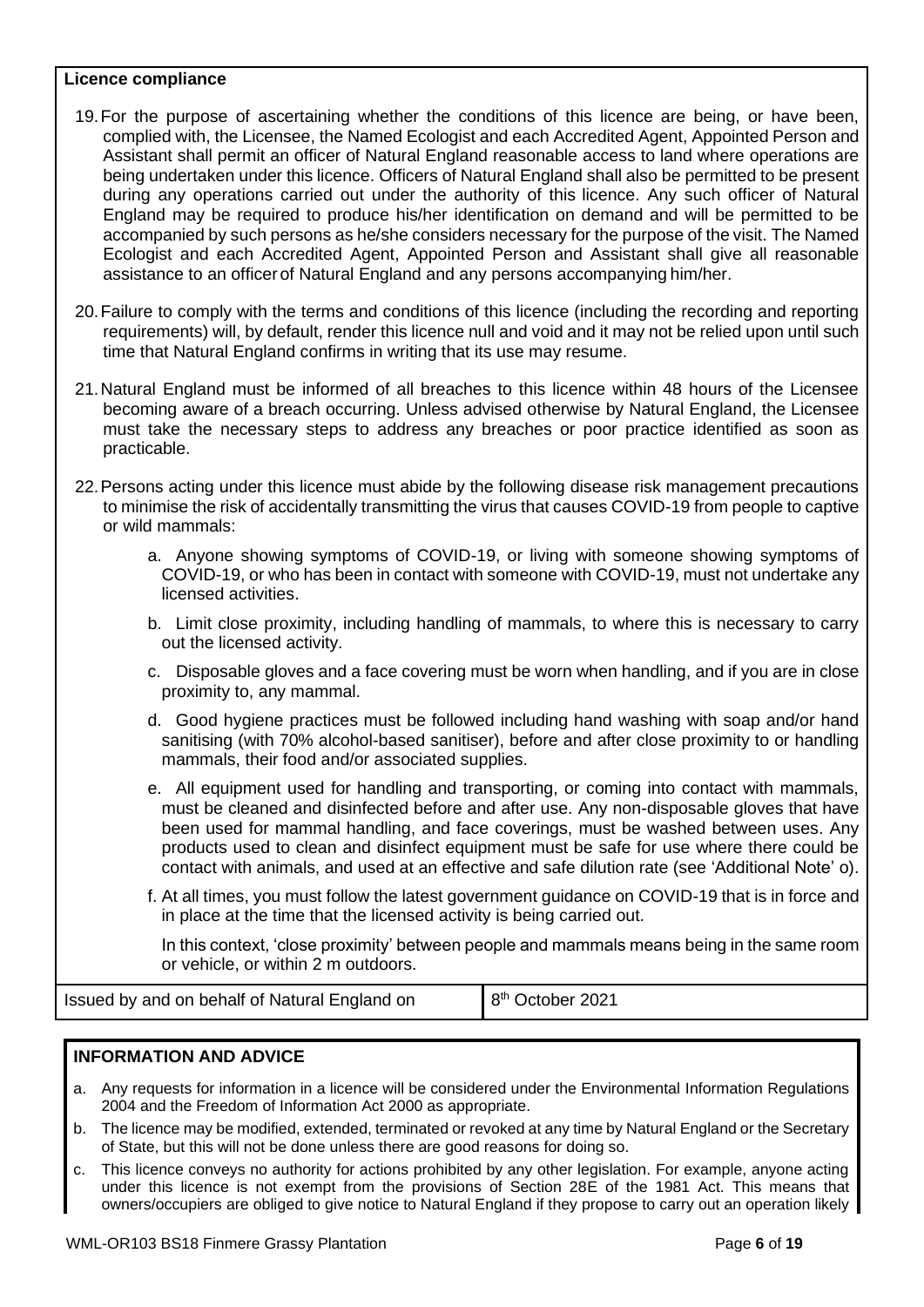to damage a Site of Special Scientific Interest (SSSI). To identify SSSIs and the features for which they are designated, refer to www.magic.gov.uk. For further advice or to request consent for an activity please contact the Natural England 'Responsible Officer' for the relevant site(s). Contact details are available from the Natural England Enquiry Service (see below).

- d. No person convicted on or after 1 January 2010 of an offence under the Conservation of Habitats and Species Regulations 2017, the 1981 Act, the Protection of Badgers Act 1992, the Deer Act 1991, the Hunting Act 2004, the Wild Mammals (Protection) Act 1996, the Animal Welfare Act 2006 or the Protection of Animals Act 1911 (all as amended) may use this licence without the permission of Natural England unless, in respect of that offence, either:
	- i. they are a rehabilitated person for the purposes of the Rehabilitation of Offenders Act 1974 and their conviction is treated as spent; or
	- ii. a court has made an order discharging them absolutely.

Any request to use the licence by a person to whom this note applies will be considered on its merits.

e. The common name or names of species given in the Licence, Annexes, and associated documents are included by way of guidance only; in the event of any dispute or proceedings, it is the scientific name of a species that will be taken into account.

### **Training requirements**

f. Training must be relevant to the conditions and the activities permitted by the licence and should be undertaken at regular intervals. This should include: identification of European and other protected species, and non-native species relevant to the activities authorised by this licence and signs indicating they may be present; surveying techniques; best practice guidance and reasonable avoidance measures; mitigation techniques and methods, and a working knowledge of the relevant law.

### **General Welfare Considerations**

- g. Persons acting under this licence may photograph any protected species named in this licence in connection with licensed work provided that this causes no additional disturbance or any other harm.
- h. Under the Animal Welfare Act 2006 it is an offence to cause any unnecessary suffering to an animal under the control of man (section 4). This applies to the treatment of animals (including non-target species) held in nets, traps, etc.

#### **The limits of licences**

- i. Licences permit action only for the purposes specified on that licence.
- j. Licences do not permit actions prohibited under any other legislation (unless it is clearly stated that the licence does), nor do they confer any right of entry upon land.
- k. Unless otherwise stated the provisions of Natural England licences only apply landward of the mean low water mark in England. The Marine Management Organisation is responsible for all licensing seaward of the mean low water mark.
- l. No work shall be carried out under this licence on a National Nature Reserve except with the prior written permission of Natural England's 'SSSI Adviser' for the relevant site(s) (contact details available from Enquiry Service – see below).

#### **Compliance and enforcement**

- m. The Licensee is expected to monitor compliance with the licence and to take action in the event that poor practice and/or non-compliance are identified. A person may be barred from using this licence by Natural England, for example, if that person breaches the conditions of this licence. In these circumstances Natural England will notify the Licensee.
- n. Natural England checks compliance with licences and the attached conditions. Where breaches are identified, these may be subject to enforcement action.

#### **Working during the coronavirus pandemic**

o) 'Safe4' is considered to be an appropriate disinfectant for equipment where there could be contact with animals. This product is considered effective against the virus that causes COVID-19 at a dilution of 1:50.

| <b>Contact details for Natural England</b>                                     | <b>Other useful contacts</b>                                                                                                       |  |  |  |
|--------------------------------------------------------------------------------|------------------------------------------------------------------------------------------------------------------------------------|--|--|--|
| For licensing enquiries (& Reporting):                                         | <b>Local Record Centres: to find out where your nearest Local</b><br>Record Centre is visit the Association of Local Environmental |  |  |  |
| Telephone 020 802 61089<br>HS2wildlifelicensing@naturalengland.org.uk<br>Email | Record Centres website at: http://www.alerc.org.uk/find-an-<br>Irc.html                                                            |  |  |  |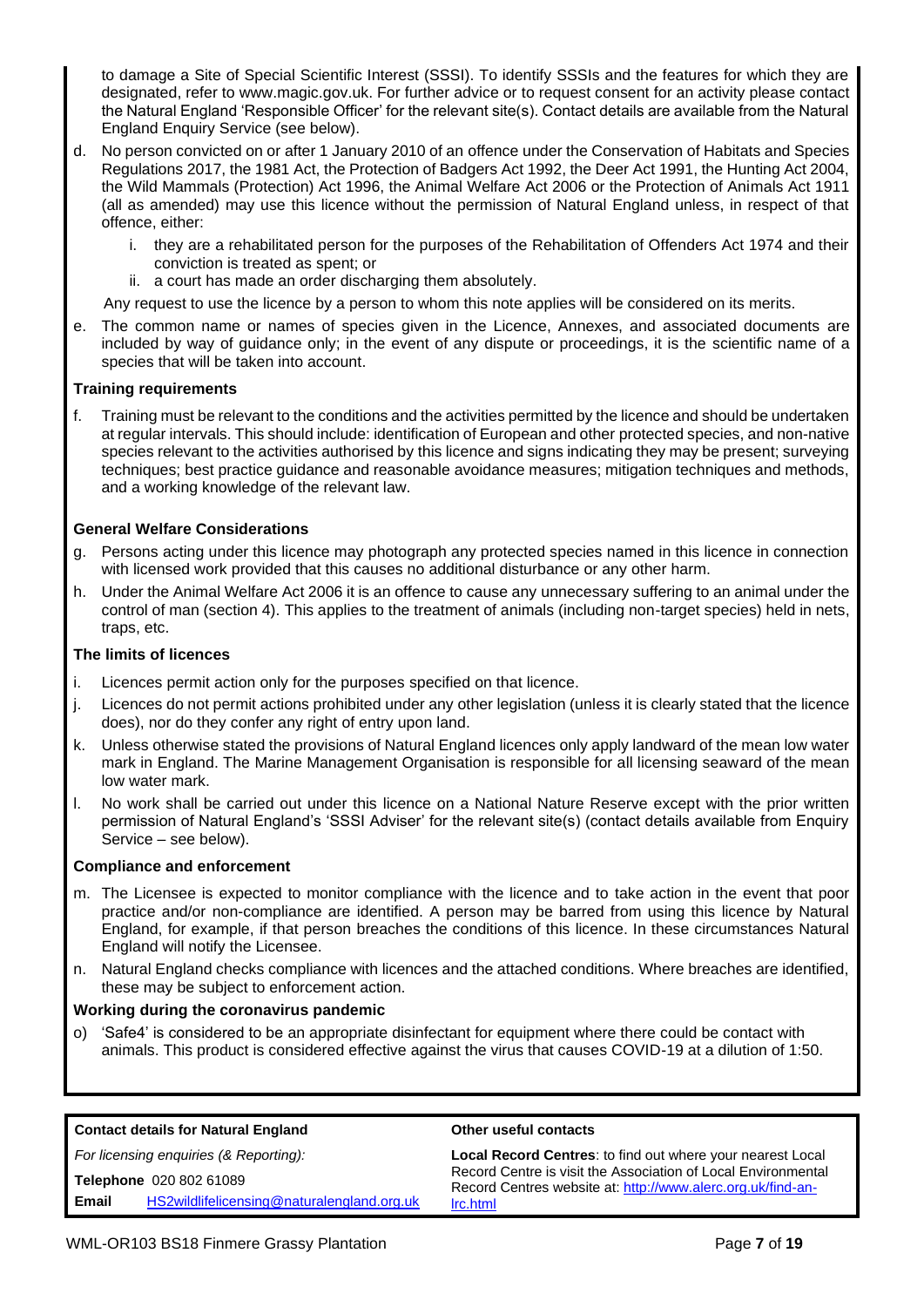#### **Postal address**

Wildlife Licensing, Natural England, Horizon House, Deanery Road, Bristol BS1 5AH *For other enquiries use the Enquiry Service:* **Telephone** 0300 060 3900 **Email** enquiries@naturalengland.org.uk **Web** Natural England - GOV.UK

**Legislation**: to view the full text of the legislation referred to in this licence visit http://www.legislation.gov.uk

**Feedback and Complaints:** we welcome and value your compliments, complaints, suggestions and comments about our services. Please see our 'Contact us' section for more details. https://www.gov.uk/government/organisations/naturalengland#org-contacts

#### **Using and Sharing Your Information**



#### **Who is collecting my data?**

The data controller is the Natural England, Foss House, Kings Pool, 1-2 Peasholme Green, York, Y01 7PX. You can contact the Natural England Data Protection Manager at: Natural England, County Hall, Spetchley Road, Worcester, WR5 2NP; foi@naturalengland.org.uk.

Any questions about how we are using your personal data and your associated rights should be sent to the above contact. The Data Protection Officer responsible for monitoring that Natural England is meeting the requirements of the legislation is: Defra group Data Protection Officer, Department for Environment, Food and Rural Affairs, SW Quarter, 2nd floor, Seacole Block, 2 Marsham Street, London SW1P 4DF. DefraGroupDataProtectionOfficer@defra.gsi.gov.uk.

#### **What if my data is being collected and how is it used? What is the legal basis for the processing?**

The information on the licence application form and any supporting material will be used by Natural England to undertake our licensing functions. This will include, but is not limited assessing your application, issuing a licence if applicable, monitoring compliance with licence conditions and collating licence returns and reports. The personal information we will process will include, but is not limited to your name and contact details, customer type and reasons for wanting a licence.

Processing is necessary for the performance of a task carried out in the public interest or in the exercise of official authority vested in the data controller. That task is to conduct the licensing functions as delegated by Defra to Natural England under Part 8 Agreement under section 78 of the Natural Environment and Rural Communities Act 2006

#### **Who will my data be shared with?**

Your personal data may be shared by us with the Department for Food, Environment and Rural Affairs and its executive agencies including the Rural Payments Agency and the Environment Agency. This will be used to monitor and evaluate the effectiveness of our work.

It may also be shared with:

- Police
- HS2 Ltd.

We will respect personal privacy, whilst complying with access to information requests to the extent necessary to enable Natural England to comply with its statutory obligations under the Environmental Information Regulations 2004, and the Freedom of Information Act 2000.

#### **If you are relying on my consent to process my data, can I withdraw my consent**?

No, because the processing is not based on consent.

#### **How long will my data be held for?**

Your personal data will be kept by us for 7 years after the expiry of your licence or longer if stated in the licence conditions.

#### **What will happen if I don't provide the data?**

Failure to provide this information will mean that Natural England will not be able process your licence application.

#### **Will my data be used for automated decision-making or profiling?**

The information you provide is not connected with individual decision making (making a decision solely by automated means without any human involvement) or profiling (automated processing of personal data to evaluate certain things about an individual).

#### **Will my data be transferred outside of the EEA?**

The data you provide will not be transferred outside the European Economic Area.

#### **What are my rights?**

A list of your rights under the General Data Protection Regulation, the Data Protection Act 2018, is accessible at: https://ico.org.uk/for-organisations/guide-to-the-general-data-protection-regulation-gdpr/individual-rights/

#### **How do I complain?**

You have the right to lodge a complaint with the ICO (supervisory authority) at any time. Should you wish to exercise that right full details are available at: https://ico.org.uk/for-organisations/guide-to-the-general-data-protection-regulationgdpr/individual-rights/

**Natural England's Information Charter can be found here:** https://www.gov.uk/government/organisations/naturalengland/about/personal-information-charter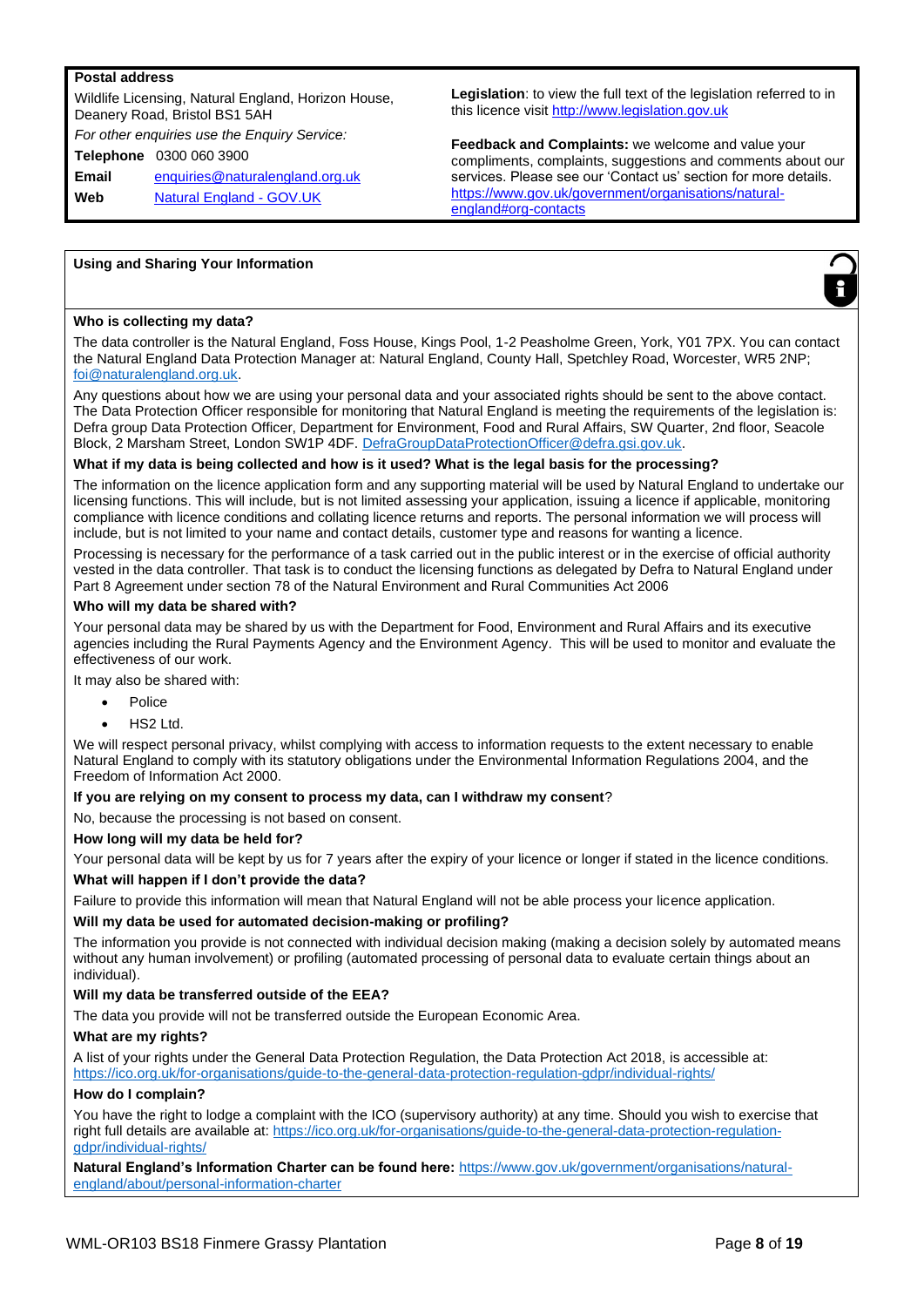## **ANNEX WML – OR103(A)**

# This Annex defines the boundaries and areas of the Licensed Area – As shown on Figure C5b



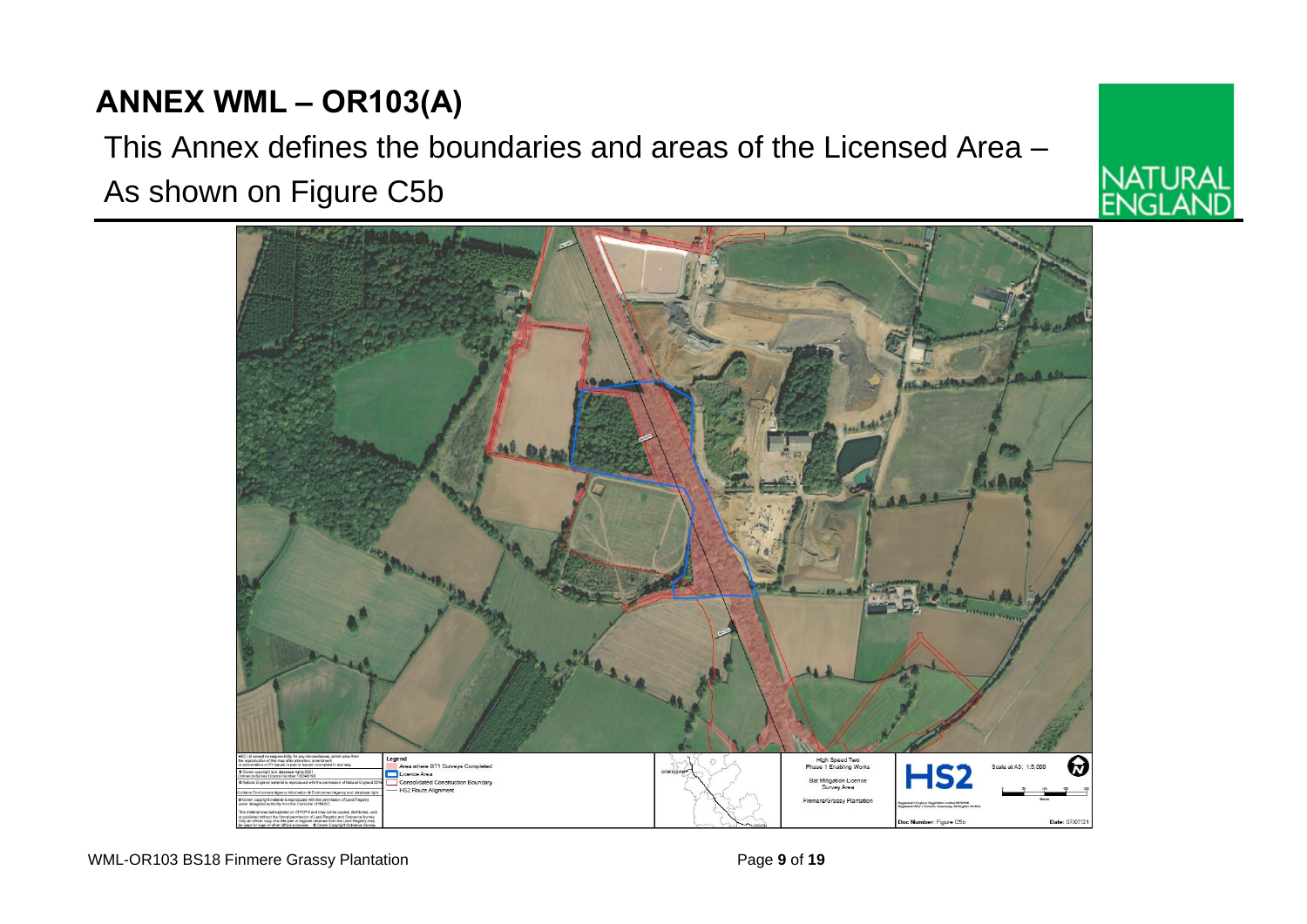## **ANNEX WML – OR103(B)**

## Permitted activities and licensed methods for bats within the Licensed Area



| <b>OVERVIEW</b>                                                                                                                                                                                                                  |                                                                                                                                                |           |                                                                                                                                                                                                                                                                                                                                               |  |  |  |  |  |
|----------------------------------------------------------------------------------------------------------------------------------------------------------------------------------------------------------------------------------|------------------------------------------------------------------------------------------------------------------------------------------------|-----------|-----------------------------------------------------------------------------------------------------------------------------------------------------------------------------------------------------------------------------------------------------------------------------------------------------------------------------------------------|--|--|--|--|--|
|                                                                                                                                                                                                                                  |                                                                                                                                                |           | This Annex specifies the activities and operations affecting bats that are permitted within the Licensed Area and includes relevant conditions.                                                                                                                                                                                               |  |  |  |  |  |
|                                                                                                                                                                                                                                  |                                                                                                                                                |           | Surveys and inspections for bats in structures or trees identified as having bat roost potential must be undertaken to establish whether bats are present prior<br>to undertaking structure or tree works. This Annex does not permit works to structures or trees where a species of bat or roost types not covered by this                  |  |  |  |  |  |
| licence is present.                                                                                                                                                                                                              |                                                                                                                                                |           |                                                                                                                                                                                                                                                                                                                                               |  |  |  |  |  |
| <b>Activities permitted</b>                                                                                                                                                                                                      |                                                                                                                                                | Capture   |                                                                                                                                                                                                                                                                                                                                               |  |  |  |  |  |
|                                                                                                                                                                                                                                  | H.                                                                                                                                             | Transport |                                                                                                                                                                                                                                                                                                                                               |  |  |  |  |  |
|                                                                                                                                                                                                                                  | Disturb<br>HL.                                                                                                                                 |           |                                                                                                                                                                                                                                                                                                                                               |  |  |  |  |  |
|                                                                                                                                                                                                                                  | IV. Damage or destroy the resting places                                                                                                       |           |                                                                                                                                                                                                                                                                                                                                               |  |  |  |  |  |
|                                                                                                                                                                                                                                  | Damage or destroy breeding places of specified bat species (See Table 1 and Table 2 below).<br>V.                                              |           |                                                                                                                                                                                                                                                                                                                                               |  |  |  |  |  |
|                                                                                                                                                                                                                                  |                                                                                                                                                |           | This licence permits activities affecting the following roost types only: Day roosts; Night roosts; Mating sites; Maternity roosts; Satellite roosts; Feeding roosts,<br>Transitional / occasional roosts and Hibernation roosts (see Definitions at Condition B26).                                                                          |  |  |  |  |  |
| Purpose(s) for which these activities may be<br>conducted                                                                                                                                                                        |                                                                                                                                                |           | Imperative reasons of overriding public interest including those of a social or economic nature and<br>beneficial consequences of primary importance for the environment.                                                                                                                                                                     |  |  |  |  |  |
| <b>IMPORTANT</b>                                                                                                                                                                                                                 |                                                                                                                                                |           |                                                                                                                                                                                                                                                                                                                                               |  |  |  |  |  |
| ease of reference only.                                                                                                                                                                                                          |                                                                                                                                                |           | These activities are subject to the terms and conditions set out in the main licence in addition to those in this Annex. All terms and conditions in this Annex must<br>be fully adhered to whether or not they are identified in Table 1. Terms and conditions that have a particular relevance to an activity are identified in Table 1 for |  |  |  |  |  |
|                                                                                                                                                                                                                                  | Definitions in the main licence also apply to this Annex and further definitions specific to this Annex are set out at Conditions B26 and B27. |           |                                                                                                                                                                                                                                                                                                                                               |  |  |  |  |  |
| Interpreting the table of permitted activities and operations                                                                                                                                                                    |                                                                                                                                                |           |                                                                                                                                                                                                                                                                                                                                               |  |  |  |  |  |
|                                                                                                                                                                                                                                  |                                                                                                                                                |           | Permitted activities and operations: a brief description of each activity or operation permitted under the licence.                                                                                                                                                                                                                           |  |  |  |  |  |
| Actions made lawful by this licence: for each activity or operation listed the presence of a corresponding 'X' indicates which acts are made lawful if<br>conducted in accordance with the terms and conditions of this licence. |                                                                                                                                                |           |                                                                                                                                                                                                                                                                                                                                               |  |  |  |  |  |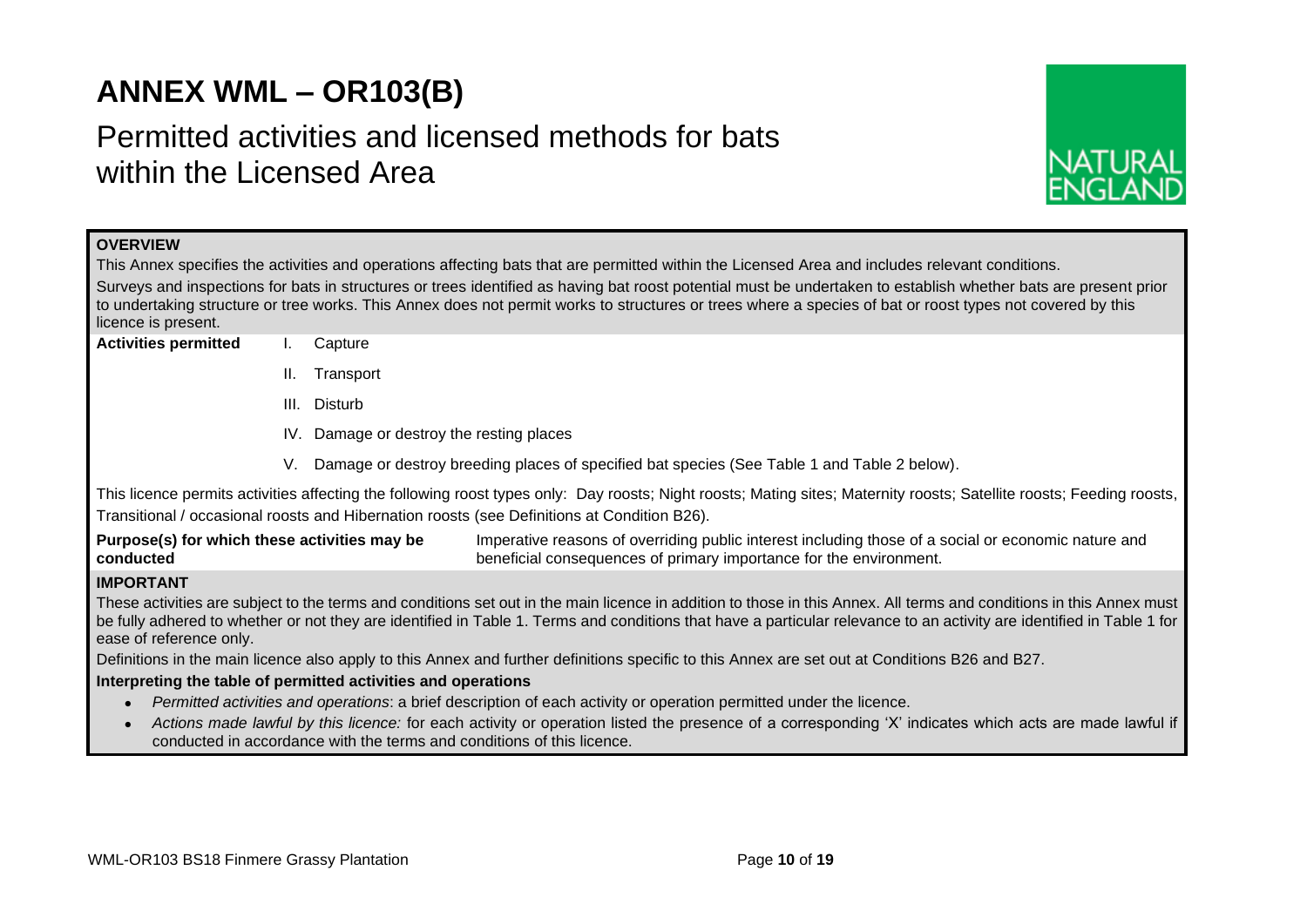| rapic 1. I chilitted activities and operations                                   |                                        |                           |                |                                    |                             |                          |                              |                                                                                            |                                                                                                                                          |                                                                                                                      |
|----------------------------------------------------------------------------------|----------------------------------------|---------------------------|----------------|------------------------------------|-----------------------------|--------------------------|------------------------------|--------------------------------------------------------------------------------------------|------------------------------------------------------------------------------------------------------------------------------------------|----------------------------------------------------------------------------------------------------------------------|
|                                                                                  | Actions made lawful by this<br>licence |                           |                |                                    |                             |                          |                              | <b>Additional</b><br>condition No.<br>especially<br>relevant to the<br>action              | <b>Permitted methods</b>                                                                                                                 | <b>Species</b><br>permitted                                                                                          |
| <b>Permitted activities</b><br>and operations                                    | Capture                                | Transport                 | <b>Disturb</b> | resting place<br>amage<br>$\Omega$ | sites<br>Damage<br>breeding | Destroy<br>resting place | sites<br>Destroy<br>breeding |                                                                                            |                                                                                                                                          |                                                                                                                      |
| Noise, lighting and<br>vibration caused by<br>construction related<br>activities |                                        |                           | X              | $\boldsymbol{\mathsf{X}}$          | Χ                           |                          |                              | B1, B2, B3, B4,<br><b>B</b> 10                                                             | Disturbance by noise,<br>lighting and vibration                                                                                          | Brown long-eared bat,<br>Natterer's bat, whiskered bat,<br>Brandt's bat, barbastelle bat,<br>common pipistrelle bat, |
| Pre-works inspection<br>of structures or trees                                   | $\mathsf{X}$                           | $\boldsymbol{\mathsf{X}}$ | X              | X                                  | Χ                           |                          |                              | B1, B2, B3, B4,<br><b>B5</b>                                                               | By hand; Endoscope; Torch<br>illumination; Static hand-<br>held net;                                                                     | soprano pipistrelle bat,<br>Daubenton's bat, Leisler's bat<br>and noctule bat.                                       |
| Roost loss through<br>structure or tree works                                    | X                                      | X                         | X              | X                                  | X                           | X                        | X                            | B1, B2, B3, B4,<br>B5, B6, B7, B8,<br>B9, B10, B11,<br>B12, B13, B14,<br>B15, B16, 17, B18 | Exclusion by one-way door<br>or valve; Permanent<br>exclusion; Destructive<br>Search by Soft Demolition;<br><b>Mechanical Demolition</b> |                                                                                                                      |

#### **Table 1: Permitted activities and operations**

**Table 2: Licensable activities and maximum numbers:**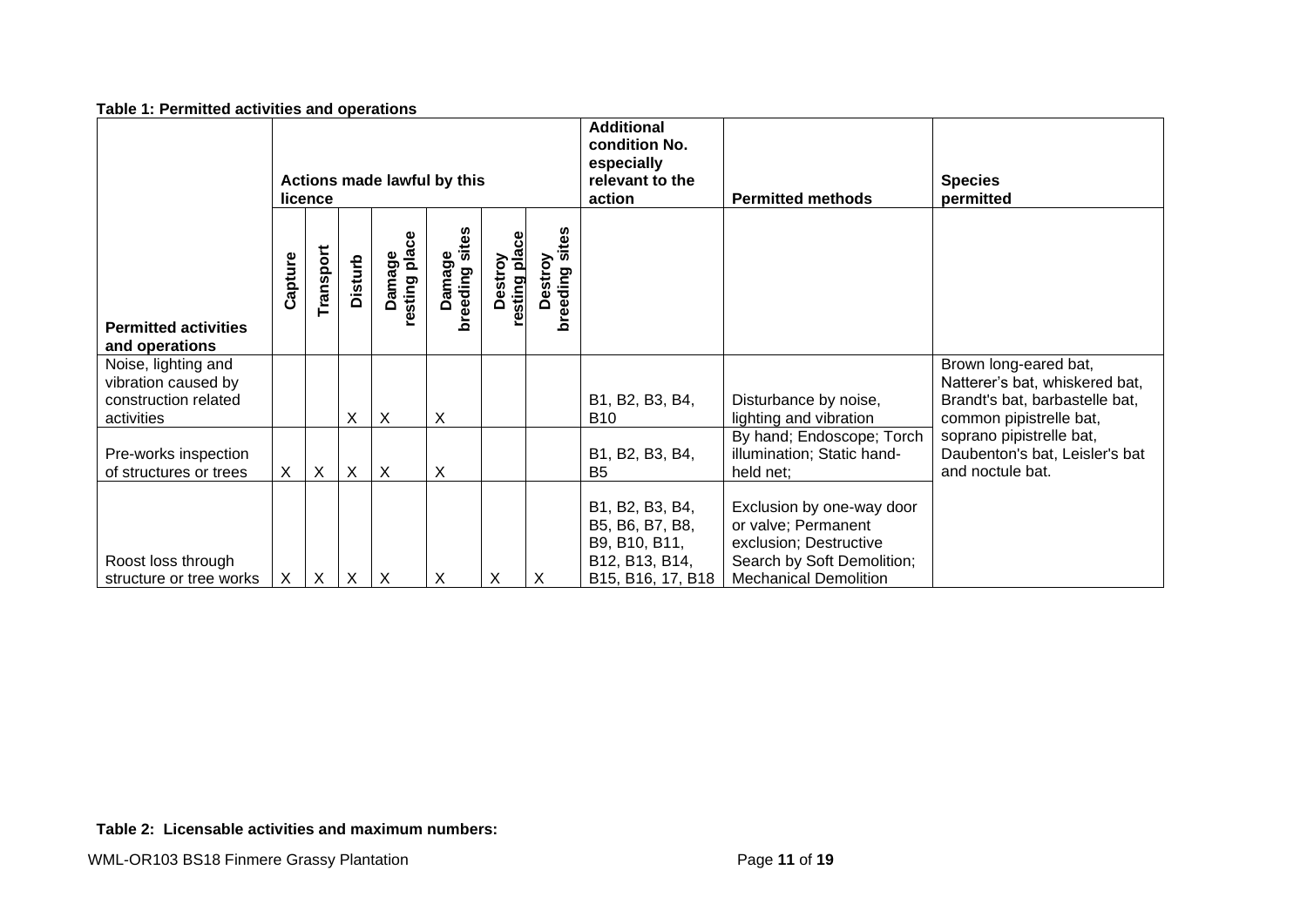| Species              |                | Licensable activities and maximum numbers: |                                                                                              |                                                                                                                                                             |                                                                                        |                                                                                                                                                       |                                                                                                                                                       |  |
|----------------------|----------------|--------------------------------------------|----------------------------------------------------------------------------------------------|-------------------------------------------------------------------------------------------------------------------------------------------------------------|----------------------------------------------------------------------------------------|-------------------------------------------------------------------------------------------------------------------------------------------------------|-------------------------------------------------------------------------------------------------------------------------------------------------------|--|
|                      | Capture        | Transport                                  | <b>Disturb</b>                                                                               | Damage<br>resting place                                                                                                                                     | Damage<br>breeding sites                                                               | <b>Destroy</b><br>resting place                                                                                                                       | <b>Destroy breeding sites</b>                                                                                                                         |  |
| Brown long-eared bat | 15             | 15                                         | 0 known, 24<br>high and 38<br>moderate<br>potential<br>trees with<br>suitable<br><b>PRFs</b> | 0 confirmed roosts to<br>be destroyed.<br>24 high and 38<br>moderate potential<br>trees with suitable<br>PRFs to be felled                                  | Disturbance due to<br>proximity of works /<br>loss of<br>foraging/commuting<br>habitat | 0 confirmed roosts and<br>potential for further<br>roosts in 24 high and 38<br>moderate potential trees<br>with 126 PRFs suitable<br>for any species. | 0 confirmed roosts and<br>potential for further<br>roosts in 24 high and 38<br>moderate potential trees<br>with 126 PRFs suitable<br>for any species. |  |
| Natterer's bat       | 25             | 25                                         | 0 known, 24<br>high and 38<br>moderate<br>potential<br>trees with<br>suitable<br><b>PRFs</b> | 0 confirmed roosts<br>and potential for<br>further roosts in 24<br>high and 38<br>moderate potential<br>trees with 126 PRFs<br>suitable for any<br>species. | Disturbance due to<br>proximity of works /<br>loss of<br>foraging/commuting<br>habitat | 3 confirmed roosts and<br>potential for further<br>roosts in 24 high and 38<br>moderate potential trees<br>with 126 PRFs suitable<br>for any species. | 2 confirmed roosts and<br>potential for further<br>roosts in 24 high and 38<br>moderate potential trees<br>with 126 PRFs suitable<br>for any species. |  |
| Whiskered bat        | 15             | 15                                         | 0 known, 24<br>high and 38<br>moderate<br>potential<br>trees with<br>suitable<br><b>PRFs</b> | 0 confirmed roosts to<br>be destroyed.<br>24 high and 38<br>moderate potential<br>trees with suitable<br>PRFs to be felled.                                 | 0                                                                                      | 0 confirmed roosts and<br>potential for further<br>roosts in 24 high and 38<br>moderate potential trees<br>with 126 PRFs suitable<br>for any species. | $\mathbf 0$                                                                                                                                           |  |
| Brandt's bat         | 15             | 15                                         | 0 known, 24<br>high and 38<br>moderate<br>potential<br>trees with<br>suitable<br><b>PRFs</b> | 0 confirmed roosts to<br>be destroyed.<br>24 high and 38<br>moderate potential<br>trees with suitable<br>PRFs to be felled.                                 | 0                                                                                      | 0 confirmed roosts and<br>potential for further<br>roosts in 24 high and 38<br>moderate potential trees<br>with 126 PRFs suitable<br>for any species. | $\overline{0}$                                                                                                                                        |  |
| Barbastelle bat      | $\overline{2}$ | $\overline{2}$                             | 0 known, 24<br>high and 38<br>moderate<br>potential                                          | 0 confirmed roosts to<br>be destroyed.<br>24 high and 38                                                                                                    | 0                                                                                      | 0 confirmed roosts and<br>potential for further<br>roosts in 24 high and 38<br>moderate potential trees                                               | $\mathbf 0$                                                                                                                                           |  |

WML-OR103 BS18 Finmere Grassy Plantation **Page 12 of 19** Page 12 of 19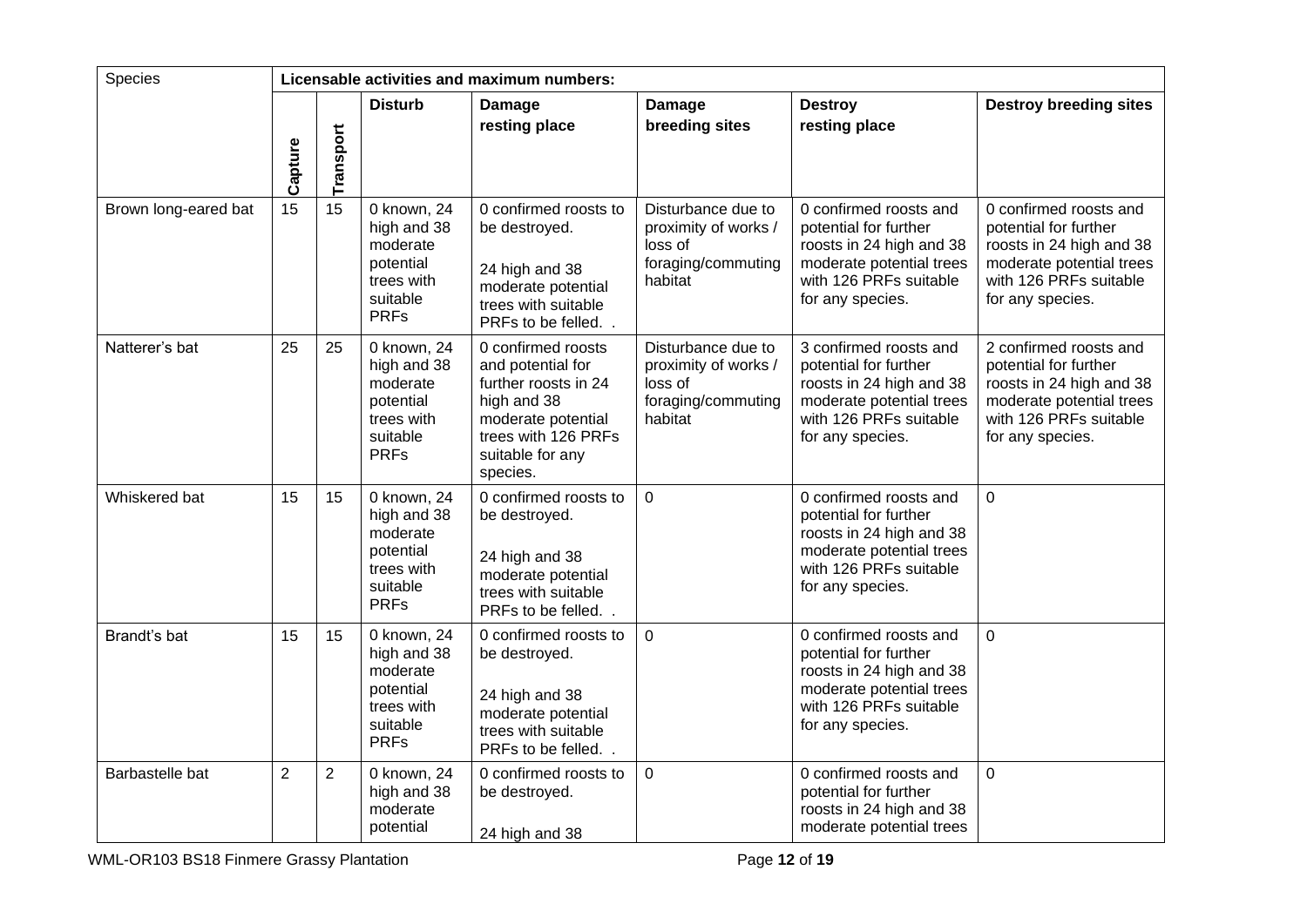|                         |                |                | trees with<br>suitable<br><b>PRFs</b>                                                        | moderate potential<br>trees with suitable<br>PRFs to be felled.                                                             |                                                                                        | with 126 PRFs suitable<br>for any species.                                                                                                            |                                                                                                                                                       |
|-------------------------|----------------|----------------|----------------------------------------------------------------------------------------------|-----------------------------------------------------------------------------------------------------------------------------|----------------------------------------------------------------------------------------|-------------------------------------------------------------------------------------------------------------------------------------------------------|-------------------------------------------------------------------------------------------------------------------------------------------------------|
| Common pipistrelle bat  | 25             | 25             | 0 known, 24<br>high and 38<br>moderate<br>potential<br>trees with<br>suitable<br><b>PRFs</b> | 0 confirmed roosts to<br>be destroyed.<br>24 high and 38<br>moderate potential<br>trees with suitable<br>PRFs to be felled  | Disturbance due to<br>proximity of works /<br>loss of<br>foraging/commuting<br>habitat | 1 confirmed roosts and<br>potential for further<br>roosts in 24 high and 38<br>moderate potential trees<br>with 126 PRFs suitable<br>for any species. | 0 confirmed roosts and<br>potential for further<br>roosts in 24 high and 38<br>moderate potential trees<br>with 126 PRFs suitable<br>for any species. |
| Soprano pipistrelle bat | 15             | 15             | 0 known, 24<br>high and 38<br>moderate<br>potential<br>trees with<br>suitable<br><b>PRFs</b> | 0 confirmed roosts to<br>be destroyed.<br>24 high and 38<br>moderate potential<br>trees with suitable<br>PRFs to be felled  | Disturbance due to<br>proximity of works /<br>loss of<br>foraging/commuting<br>habitat | 0 confirmed roosts and<br>potential for further<br>roosts in 24 high and 38<br>moderate potential trees<br>with 126 PRFs suitable<br>for any species. | 0 confirmed roosts and<br>potential for further<br>roosts in 24 high and 38<br>moderate potential trees<br>with 126 PRFs suitable<br>for any species. |
| Daubenton's bat         | 15             | 15             | 0 known, 24<br>high and 38<br>moderate<br>potential<br>trees with<br>suitable<br><b>PRFs</b> | 0 confirmed roosts to<br>be destroyed.<br>24 high and 38<br>moderate potential<br>trees with suitable<br>PRFs to be felled. | $\mathbf 0$                                                                            | 0 confirmed roosts and<br>potential for further<br>roosts in 24 high and 38<br>moderate potential trees<br>with 126 PRFs suitable<br>for any species. | $\mathbf 0$                                                                                                                                           |
| Leisler's bat           | $\overline{2}$ | $\overline{2}$ | 0 known, 24<br>high and 38<br>moderate<br>potential<br>trees with<br>suitable<br><b>PRFs</b> | 0 confirmed roosts to<br>be destroyed.<br>24 high and 38<br>moderate potential<br>trees with suitable<br>PRFs to be felled. | $\Omega$                                                                               | 0 confirmed roosts and<br>potential for further<br>roosts in 24 high and 38<br>moderate potential trees<br>with 126 PRFs suitable<br>for any species. | $\mathbf 0$                                                                                                                                           |
| Noctule bat             | $\overline{2}$ | $\overline{2}$ | 0 known, 24<br>high and 38<br>moderate<br>potential<br>trees with<br>suitable<br><b>PRFs</b> | 0 confirmed roosts to<br>be destroyed.<br>24 high and 38<br>moderate potential<br>trees with suitable<br>PRFs to be felled  | $\Omega$                                                                               | 0 confirmed roosts and<br>potential for further<br>roosts in 24 high and 38<br>moderate potential trees<br>with 126 PRFs suitable<br>for any species. | $\mathbf 0$                                                                                                                                           |
| <b>Maximum total</b>    |                |                | 0 known, 24                                                                                  | 0 confirmed roosts                                                                                                          | 0 confirmed, plus                                                                      | 4 confirmed roosts                                                                                                                                    | 2 confirmed roosts                                                                                                                                    |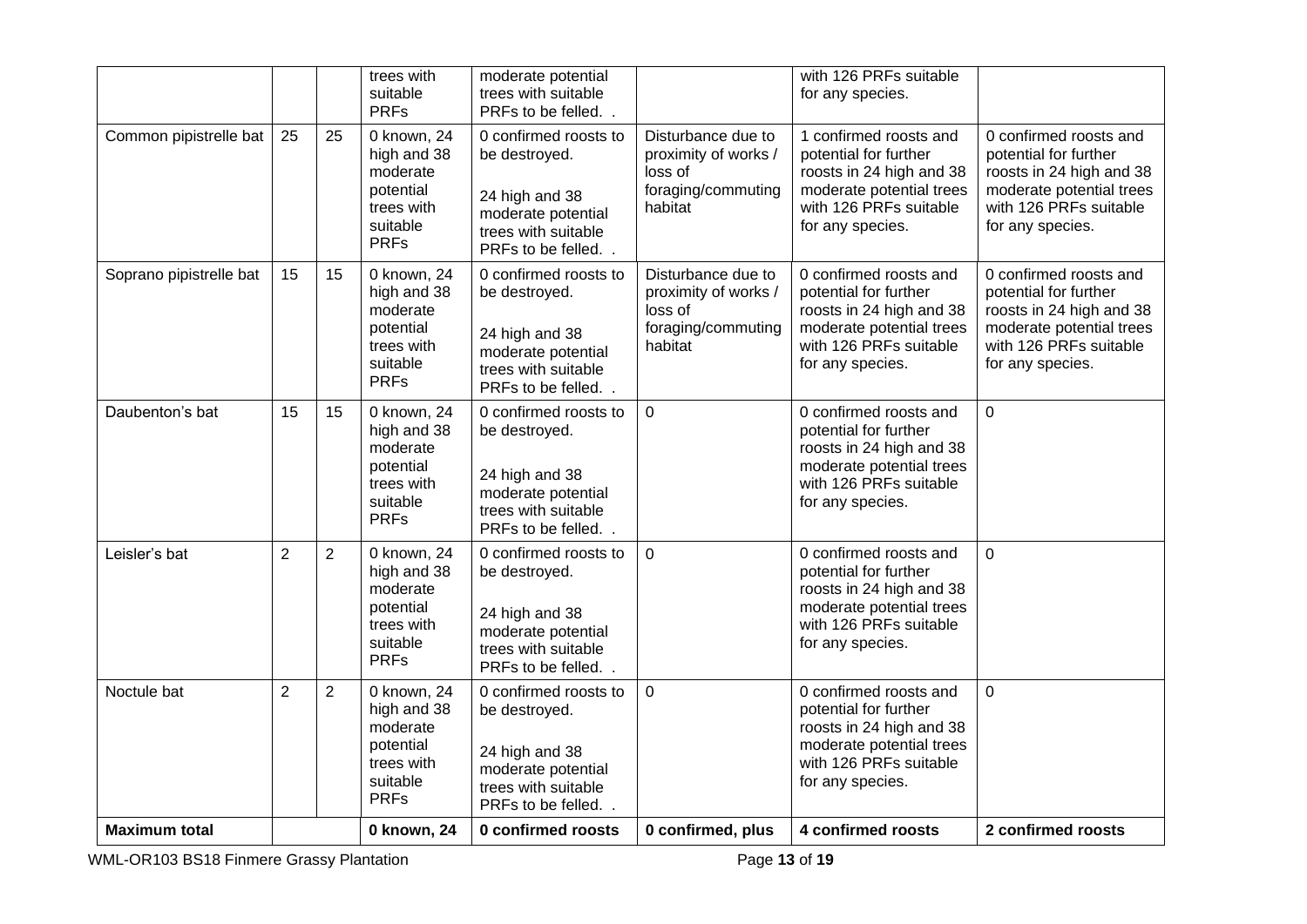| high and 38<br>and potential for<br>moderate<br>further roosts in 24<br>potential<br>high and 38<br>trees with<br>moderate potential<br>suitable<br>trees with 126 PRFs<br><b>PRFs</b><br>suitable for any<br>species. | disturbance due<br>to proximity of<br>works (4 species) | and potential for<br>further roosts in 24<br>high and 38 moderate<br>potential trees with<br>126 PRFs suitable for<br>any species. | and potential for<br>further roosts in 24<br>high and 38 moderate<br>potential trees with<br>126 PRFs suitable for<br>any species. |
|------------------------------------------------------------------------------------------------------------------------------------------------------------------------------------------------------------------------|---------------------------------------------------------|------------------------------------------------------------------------------------------------------------------------------------|------------------------------------------------------------------------------------------------------------------------------------|
|------------------------------------------------------------------------------------------------------------------------------------------------------------------------------------------------------------------------|---------------------------------------------------------|------------------------------------------------------------------------------------------------------------------------------------|------------------------------------------------------------------------------------------------------------------------------------|

The maximum number(s) stated in the above table refers to the maximum number of individuals of the stated species that can be captured or transported under the terms of this licence and the maximum number/s of resting places (see definition B26) or breeding sites that can be damaged or destroyed under this licence (if applicable).

## **ANNEX B LICENCE CONDITIONS**

## **Working under this licence:**

- B1. This licence is only to be used in connection with the Project Description and only when alternatives recognised by the Named Ecologist or an Accredited Agent are not appropriate to the conservation of bats.
- B2. The Licensee, the Named Ecologist, Accredited Agents, the Appointed Person and Assistants must adhere to the activities and timescales agreed in the BS18 Finmere Grassy Plantation Work Schedule**.**
- B3. The Named Ecologist or an Accredited Agent must ensure that all those involved with the licensed works understand by way of a 'toolbox talk' that bats are present; the legislation relating to bats; measures that will be used to protect them; good working practices; licensed activities and what to do should bats be found. This information must be provided before any licensed works commence on site. A written record that this has been undertaken, and that it covers the above points, must be kept by the Named Ecologist or Accredited Agent and made available to Natural England or any police officer on request.

## **Methodology:**

- B4. All relevant animal welfare legislation must be complied with at all times.
- B5. All works must be undertaken using best practice methodology to ensure minimal risk to bats. Persons acting under this licence must abide by the advice on excluding bats, handling bats and working in bat roosts in the most up to date edition of the *"Bat Mitigation Guidelines"* and the *"Bat Workers Manual"*. "*The Bat Survey - Good Practice Guidelines*" are available from the BCT website. You are expected to check whether this guidance has been updated and if so, to ensure that you act in accordance with the most up to date version. In addition to this:
	- a) The use of endoscopes, artificial light from torches, Destructive Search by Soft Demolition (see Definition in Annex Condition B27) temporary obstruction of roost access, temporary or permanent exclusion methods (including installation) and use of static handheld nets must only be undertaken or directly supervised by the Named Ecologist, or an Accredited Agent.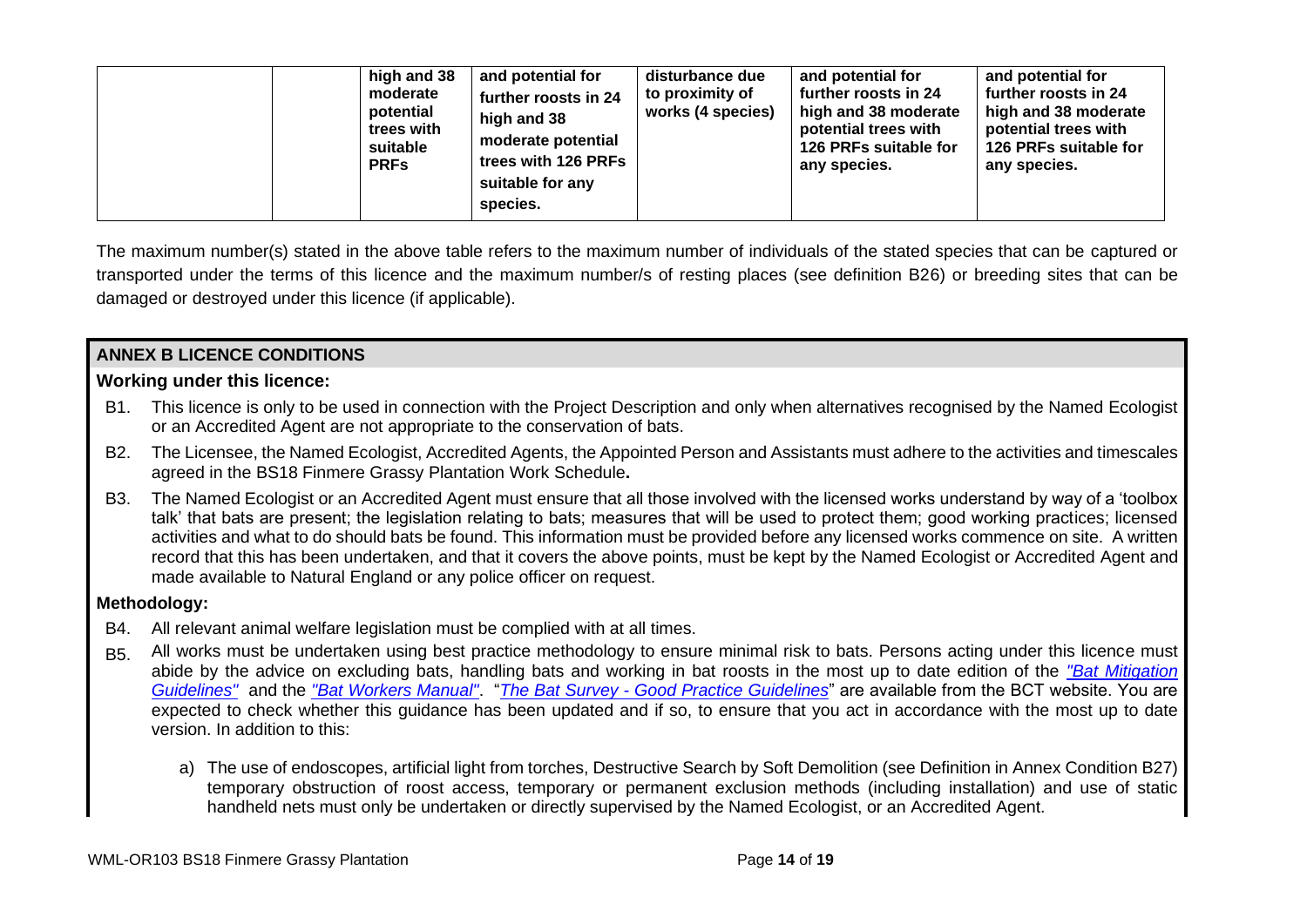- b) Where capture and/or handling of bats are necessary, only the Named Ecologist, Accredited Agent, or an Assistant may do so. Capture/handling/exclusion of bats must only be undertaken in conditions suitable for bats to be active.
- c) Where bats are discovered and taken under this licence, they must either be relocated to a suitable roost for the species, or where bats are held this must be done safely and bats released on site at dusk in, or adjacent to, suitable foraging/ commuting habitat in safe areas within or directly adjacent to the pre-works habitat. Where a bat is unexpectedly discovered in adverse weather conditions, condition B14 must be followed.
- d) Endoscopes and handheld nets are only to be used to assist with the locating and capture of bats.
- e) Temporary and permanent exclusion must be carried out using techniques specified in the most up to date edition of the '*Bat Workers Manual*'. If one-way exclusion devices are to be used, each device must remain in position for a period of at least 5 consecutive days/ nights throughout a spell of suitable weather conditions, or longer until these conditions prevail.
- f) Prior to destructive works, an inspection using torches and/or an endoscope must be performed internally to search for the presence of bats. If any bat species covered by this licence is found and is accessible, each will be captured by gloved hand or hand-held net, given a health check and then each placed carefully inside a drawstring, calico cloth holding bag or similar for transport.
- g) Following inspection and exclusion operations, the removal of any feature with bat roost potential, will be only performed by hand and under direct ecological supervision. Where applicable, materials will be removed carefully away and not rolled or sprung to avoid potential harm to bats. The undersides of materials will be checked by the Named Ecologist or Accredited Agent for bats that may be clung to them before removal.
- B6. For structures or trees that are safe to inspect and that possess Potential Roosts Features (PRFs) that can be accessed, pre-works inspection/s or climbing inspection/s will be undertaken no more than three days prior to demolition or tree felling. For known roosts and PRFs consisting of cavities (or similar), Destructive Search by Soft Demolition / Soft Felling (see Definition in Annex Condition B27) will take place on the same day as the pre-works / pre-felling inspection.
- B7. For PRFs confirmed as containing no bats, the PRF will be immediately destroyed / felled or made unsuitable for bats. Materials used for soft blocking must be appropriate for intended purposed and not risk entrapping or capturing bats or other wildlife.
- B8. For PRFs that contain bats, bats will be removed in line with the procedures specified in Condition B5 above.
- B9. Should bats be discovered inside a structure or tree and cannot be successfully captured due to the nature of the roost feature, the Named Ecologist or Accredited Agent or tree climber will withdraw. In this circumstance, during the active bat season (April-October), an emergence survey followed by dawn re-entry survey in suitable weather conditions will be undertaken in relation to the confirmed roost (using infrared (IR) cameras) to identify when bats have left the roost and not re-entered. This will be followed by re-inspection of the feature or tree and soft blocking of the roost prior to being destroyed or felled or made unsuitable for bats. If an inspection of the structure or tree is not possible then it must undergo a Destructive Search by Soft Demolition or Soft Felling (see Definitions in Annex Condition B27).

## **Impacts**:

B10. Disturbance of bats and damage and/or destruction of bat roosts will be limited to those structures or trees shown on the BS18 Finmere Grassy Plantation Bat Impacts Maps.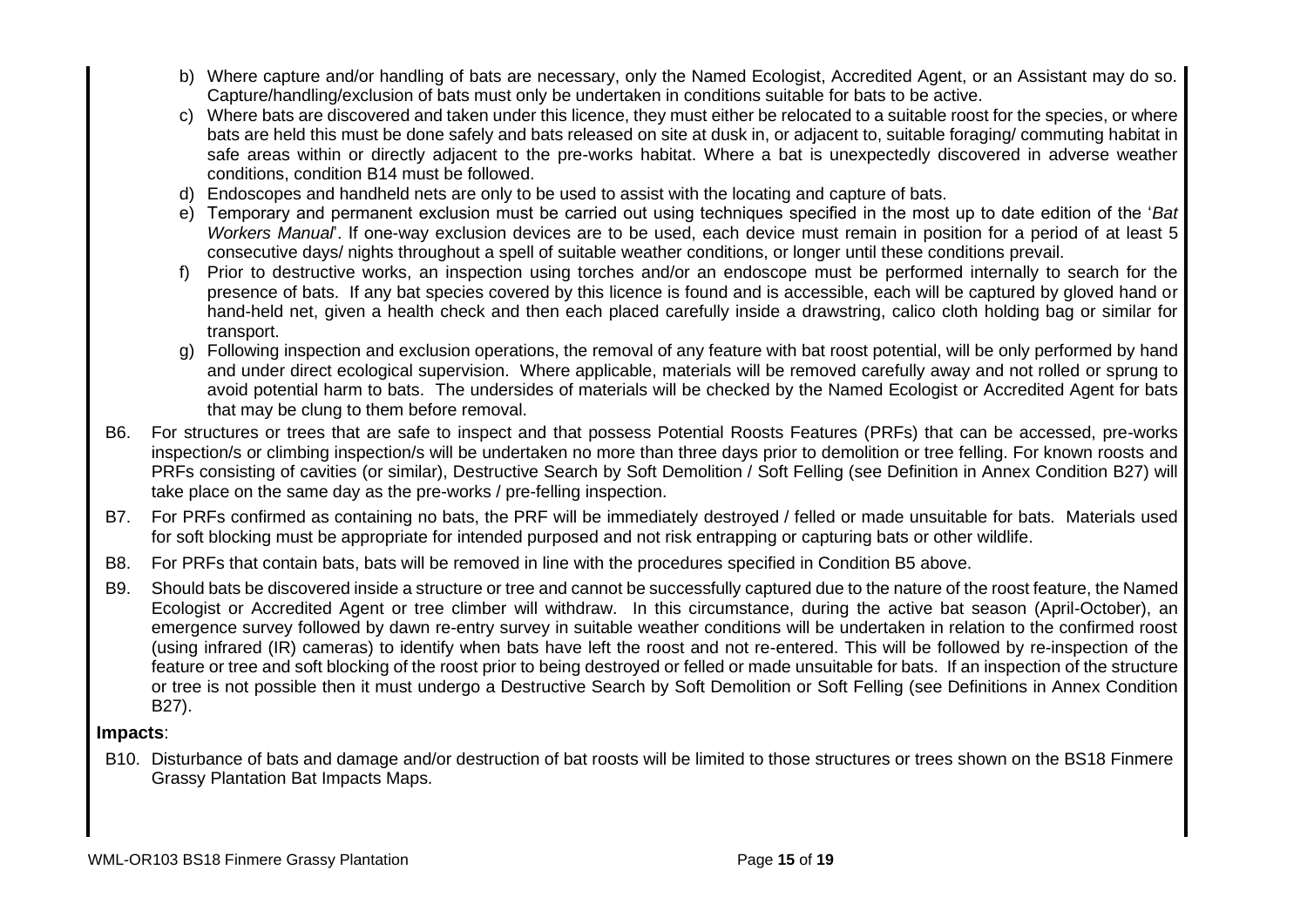## **Undertaking works on roosts under this licence:**

- B11. A written record must be kept of capture and exclusion efforts undertaken, including weather conditions (including over-night minimum temperature and rainfall), numbers and species of bats captured/taken and duration of exclusion process.
- B12. Destructive Searches by soft demolition or soft felling (See Definition in Annex Condition B27) may only be carried out when it is dry and mild and after temperatures have not dropped below 8°C for 4 days.
- B13. Licensable activities impacting satellite, maternity and hibernation roosts (see Definition in Annex Condition B26) must not be undertaken while the roost is in use for these purposes. Where the roosts are excluded ahead of seasonal use, appropriate compensation (if required) must be in place and available for use prior to exclusions taking place.
- B14. If individual bats are discovered unexpectedly, including during periods of adverse weather, then the following steps must be taken:
	- a) Works to that structure or tree must stop immediately. If the Named Ecologist or an Accredited Agent is not on site, he/she must be contacted immediately to attend the site.
	- b) Do not expose the bat or cause it to fly out of the roost on its own accord.
	- c) The bat must only be handled by the Named Ecologist or an Accredited Agent unless it is in immediate danger. The bat must be carefully placed in a lidded ventilated box with a piece of clean cloth and a small shallow container with some water. The box must be kept in a safe, quiet location.
	- d) Care must be taken to avoid rousing the bat during transfer to a suitable location which may be a suitable hibernation box or other alternative roost constructed, providing a safe, quiet environment with stable, suitable temperature and relatively high humidity, safe from further disturbance.
	- e) The Named Ecologist must re-assess the feature and determine whether works can continue under this licence, or whether a modification to the licence is required before works re-commence. A written record must be kept of this decision and made available to Natural England or any police officer on request. This incident must also be reported on the licence return form.
	- f) Any underweight or injured bats must be taken into temporary care by an experienced bat carer and looked after until such time that the bat can be transferred to a suitable replacement roost at the same site, or weather conditions are suitable for release at the same site.
- B15. Natural England must be notified in writing, to HS2wildlifelicensing@naturalengland.org.uk, within 48hrs of encountering one or more bats of any species.
- B16. Provision must be made for prompt assistance to deal with any injured bat. Any injured or dead bats must be reported to Natural England on the licence return form.
- B17. Mechanical Demolition (see Definition in Annex Condition B27) of a structure must only take place after the structure been declared free of bats by the Named Ecologist or Accredited Agent.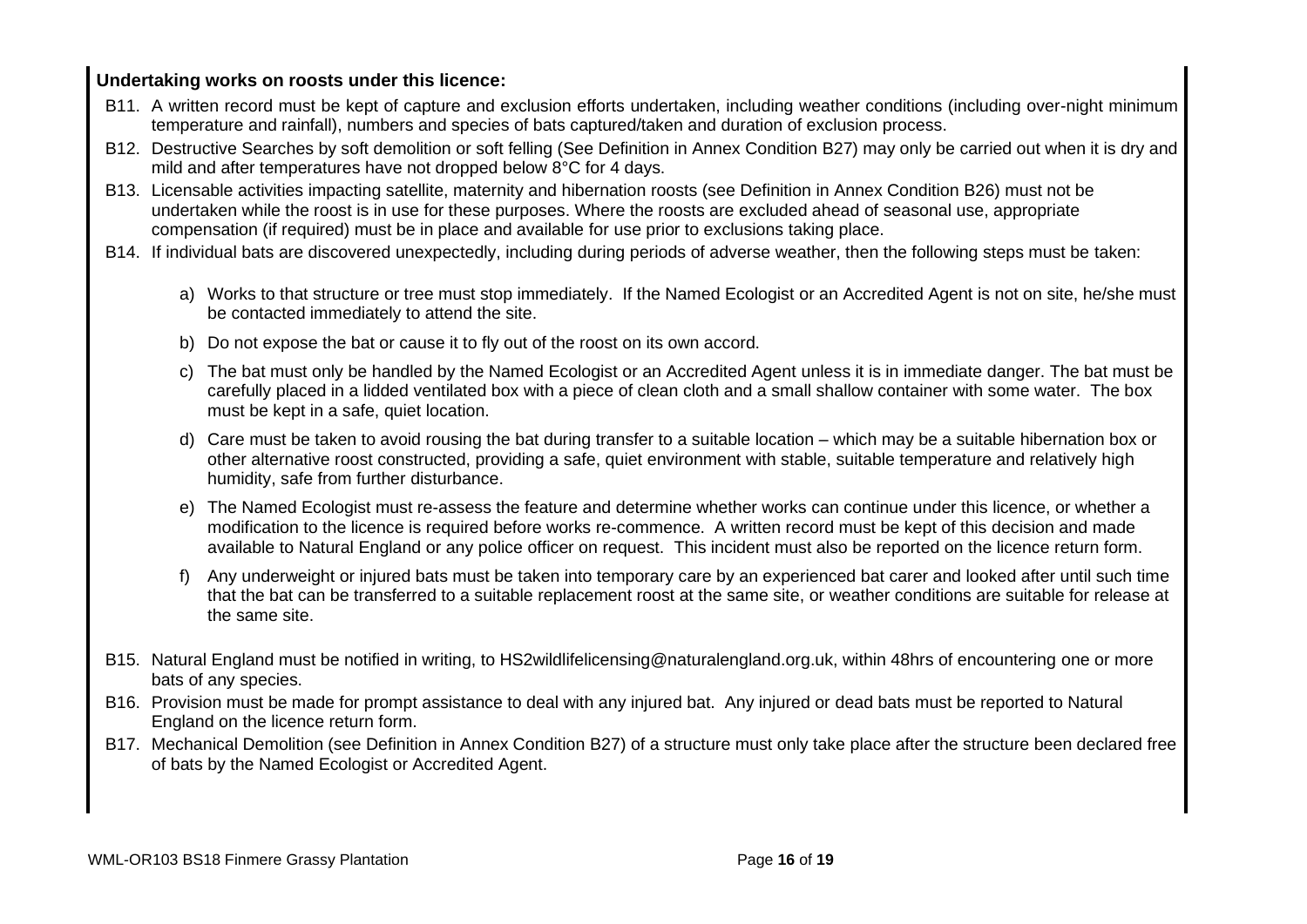## **Compensation and mitigation:**

- B18. All compensation features as shown on Figures E3a and 3b must be erected or created adjacent to the impacted areas under the direct supervision of the Named Ecologist or Accredited Agent.
- B19. **Bat roost compensation and mitigation measures must be provided in accordance with those set out in Table 3 below.**

**Table 3. Provision of bat roost compensation and mitigation measures as specified on the BS18 Finmere Grassy Plantation Bat Habitat Creation Maps.** 

| Roost feature type (Existing confirmed roost or<br><b>Potential Roost Feature (PRF))</b> | Minimum replacement ratio<br>(roost mitigation feature: roost or tree lost)                                                                                                                                     |
|------------------------------------------------------------------------------------------|-----------------------------------------------------------------------------------------------------------------------------------------------------------------------------------------------------------------|
| Annex 2 species (any roost type)                                                         | 4:1 (4 roost mitigation features per confirmed roost)                                                                                                                                                           |
| Maternity / hibernation / mating roost (any<br>species)                                  | 4:1 (4 roost mitigation features per confirmed roost)                                                                                                                                                           |
| <b>Non-Annex 2 species</b><br>(any roost other than maternity, hibernation or<br>mating) | 2:1 (2 roost mitigation features per confirmed roost)                                                                                                                                                           |
| Trees with PRFs (high potential only)                                                    | 1:1 (1 roost mitigation feature per tree with high PRFs)                                                                                                                                                        |
| Trees with PRFs (moderate potential only)                                                | 1:2 (1 roost mitigation feature provided for 2 trees with moderate<br>PRFs)                                                                                                                                     |
| Tree dwelling bat assemblage (10 species)                                                | To be determined following felling works, as per the above ratios.                                                                                                                                              |
| <b>BS18 Finmere Grassy Plantation PRFs with</b><br>potential                             | <b>Number present</b>                                                                                                                                                                                           |
| <b>Hibernation</b>                                                                       | One (1) requiring four (4) replacements                                                                                                                                                                         |
| <b>Maternity</b>                                                                         | Two (2) requiring eight (8) replacements                                                                                                                                                                        |
| <b>Transitional / Day</b>                                                                | Three (3) requiring six (6) replacements                                                                                                                                                                        |
| <b>High potential trees</b>                                                              | Twenty-four (24) requiring twenty-four (24) replacements                                                                                                                                                        |
| <b>Moderate potential trees</b>                                                          | Thirty-eight (38) requiring nineteen (19) replacements                                                                                                                                                          |
| <b>Total number required</b>                                                             | Forty-three (43) replacements required as a minimum, plus eighteen<br>(18) for known roost loss. Total minimum number: Sixty-one (61) plus<br>additional replacements to be determined following felling works. |

B20. Roost mitigation features may comprise: a suitable bat box; a dedicated bat loft and/or bat house; or an existing PRF on a felled tree which has been relocated to an adjacent enhancement area (i.e. a 'monolith' if laid on the ground) or a new 'veteranised' feature created within either a retained tree or on a felled and relocated monolith.

WML-OR103 BS18 Finmere Grassy Plantation **Page 17** of **19** Page 17 of 19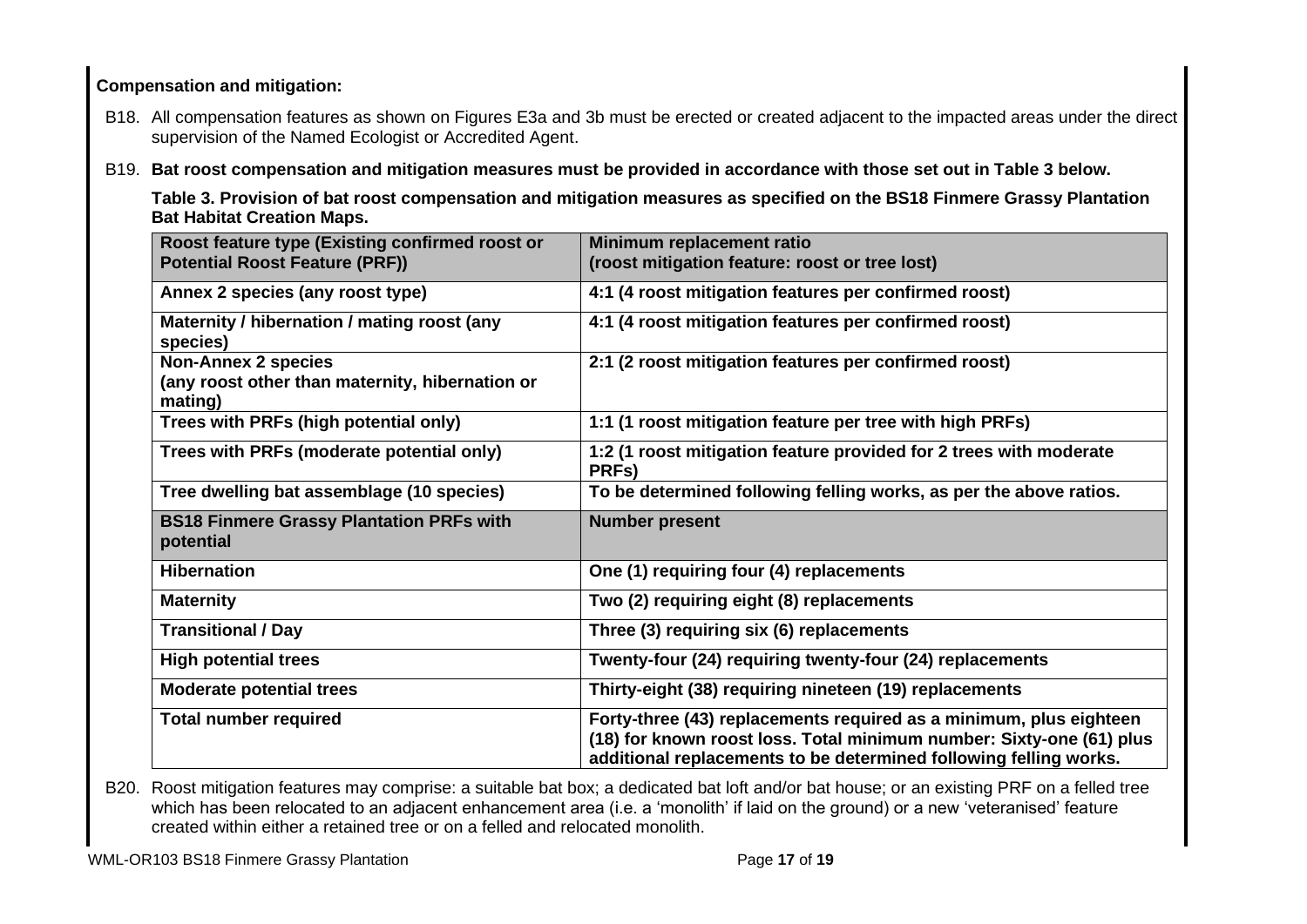## **Post-development site maintenance and habitat management requirements:**

- B21. Maintenance of roost mitigation feature/s must comply with the HS2 Technical Standard Ecological Monitoring Strategy (ECMS) (ref: HS2-HS2-EV-STR-000-000029 C01 dated October 2018).
- B22. In accordance with the Environmental Minimum Requirements (see Definitions) for HS2 Phase One, the licensee must submit to Natural England the Ecology Site Management Plan (ESMP) for BS18 Finmere Grassy Plantation for review and approval, at draft stage and any future versions.

## **Post-development monitoring and reporting requirements:**

- B23. Post-impact bat population monitoring must be implemented, in accordance with section E4.2b of the BS18 Finmere Grassy Plantation Method Statement and E5b of the BS18 Finmere Grassy Plantation Work Schedule (see definitions above).
- B24. An annual monitoring report outlining the results of monitoring and an assessment of any significant impacts must be submitted annually to Natural England following the completion of all specified methods in each calendar year for the duration of monitoring works (see Condition 16 of the licence).

B25. It is a condition of this licence that the following reports are completed and returned to Natural England as specified:

I. Report of action within 14 days (two weeks) after the expiry of the licence;

II. Interim annual reports.

III. Report on the Conservation Status of the bat species present within BS18 Finmere Grassy Plantation during the operational phase to be submitted to Natural England for review. This should be after the monitoring in year 8 has been completed.

## **Definitions used in this annex:**

B26. For the purpose of this licence the following roost types are defined as:

- a. **Day roost**: a place where individual bats, or small groups of males, rest or shelter in the day but are rarely found by night in the summer.
- b. **Night roost**: a place where bats rest or shelter in the night but are rarely found in the day. May be used by a single individual on occasion or it could be used regularly by the whole colony.
- c. **Feeding roost**: a place where individual bats or a few individuals feed during the night but are rarely present by day.
- d. **Transitional / occasional roost**: used by a few individuals or occasionally small groups for generally short periods of time on waking from hibernation or in the period prior to hibernation.
- e. **Swarming site:** where large numbers of males and females gather during late summer to autumn. Appear to be important mating sites.
- f. **Mating sites: sites where mating takes place from later summer and can continue through winter.**